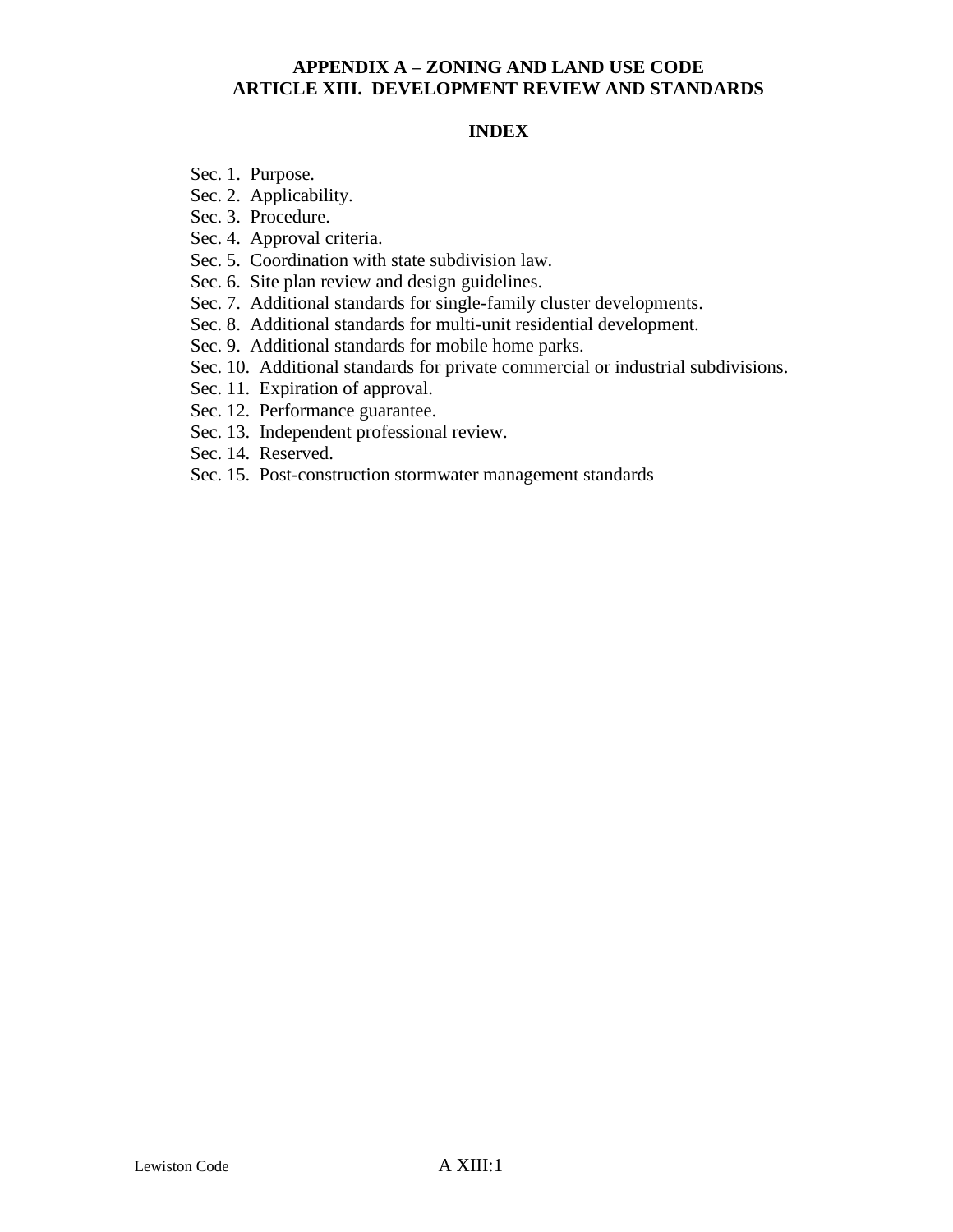### **Sec. 1. Purpose.**

The purpose of development review is to provide for the review and approval of development plans for nonresidential and residential developments including, but not limited to, subdivisions and mobile home parks to ensure that the development of both private and public land occurs in a manner which minimizes the adverse impact on public facilities, the natural environment and neighboring uses, and to otherwise protect the health, safety and general welfare of the people. (Ord. No. 99-11, 5-20-99; Ord. No. 99-15, 8-12-99; Ord. No. 20-10j, 11-05-20)

### **Sec. 2. Applicability.**

- (a) The requirements of this article shall apply to the following:
- (1) The creation of a subdivision as defined under 30-A M.R.S.A., § 4401, as amended;
- (2) The construction of any new, nonresidential building or structure;
- (3) The expansion of an existing nonresidential building or structure provided such expansion involves at least 1,000 square feet of total floor area. However, expansions of buildings or structures reviewed and approved under development review, may be determined by the planning director or designee to be of a de minimis nature and can be processed in accordance with the procedures under subsection 3(k) below;
- (4) The conversion of an existing building from residential to nonresidential uses unless the planning director or designee determines the conversion does not constitute an intensification and/or will have minimal impacts on adjacent residential properties;
- (5) The construction of any new residential structure, conversion of an existing building into a residential use, the creation of a bed and breakfast establishment with five or six rooms, or the modification of an existing residential structure that results in the net creation of three or more dwelling units;
- (6) Earth moving, removal, grading, or filling activities which involve more than 5,000 cubic yards of material which is not associated with a building construction project and for which no permit is required pursuant to chapter 66 or 74 of the Code of Ordinances;
- (7) The development or expansion of a mobile home park;
- (8) The change of an existing nonresidential building or structure from one use to another use where the proposed use is more intensive than the existing use; or the intensification of any use;
- (9) The establishment of a new nonresidential use even if no buildings or structures are proposed;
- (10) The amendment or reconfiguration of an approved subdivision as defined by 30-A M.R.S.A. § 4401, as amended or the amendment of any other development, as defined herein, for which development approval was previously obtained under this article or the amendment to any plan approved by the planning board under the Code of Ordinances in effect prior to January 9, 1988, unless determined by the planning director or designee to be a de minimis change and therefore can be processed in accordance with the procedures under subsection 3(k) below;
- (11) The creation of a right-of-way for the purpose of allowing a residential lot to gain required frontage pursuant to Article XII, section 10; or
- (12) The modernization modifications of existing gasoline service stations that involve existing nonconforming pump island replacement.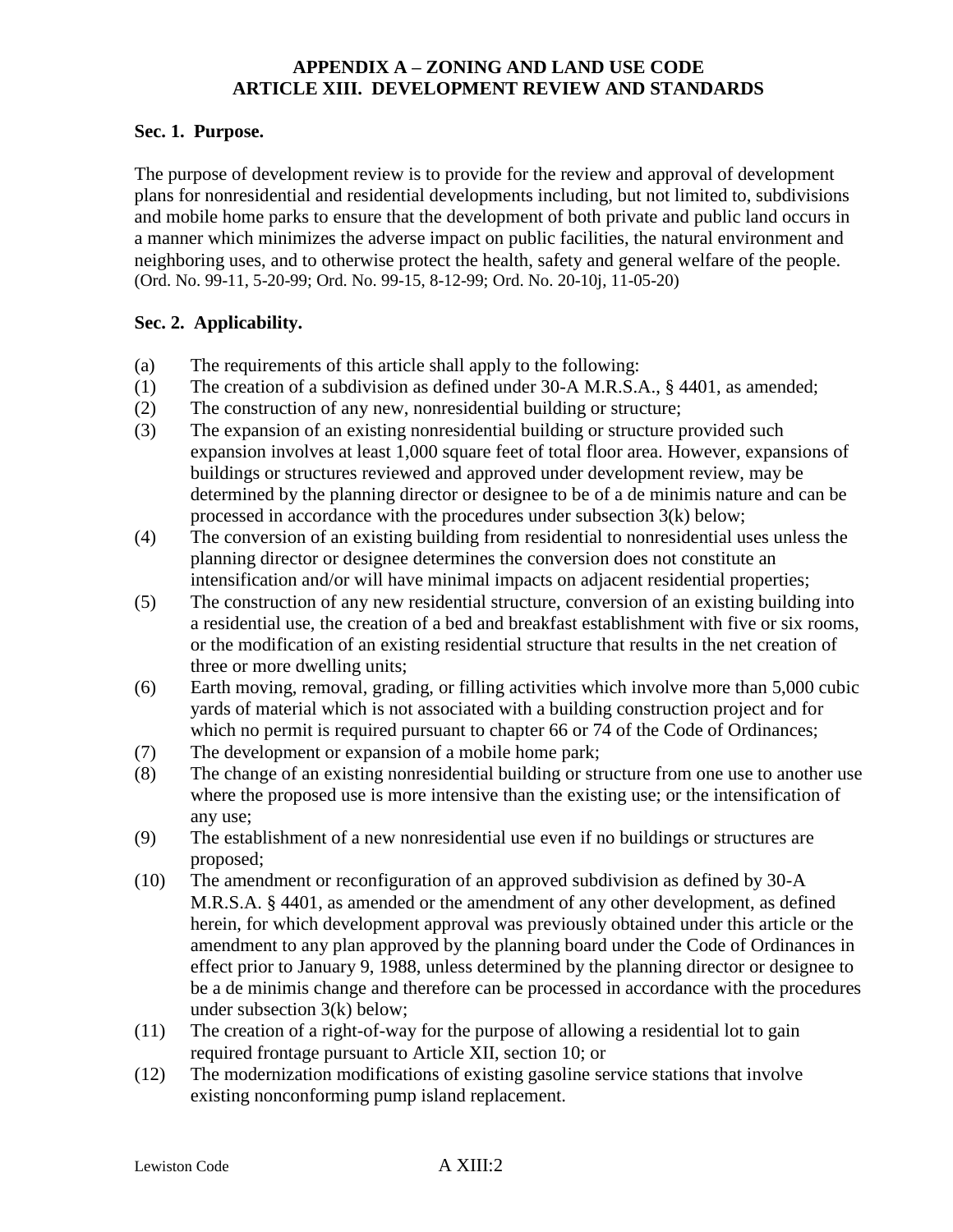- (13) The City of Lewiston has also been granted the authority to substitute their review and approval for the following kinds of projects that require a permit from the Maine Department of Environmental Protection (DEP):
	- a. Subdivisions as described in 38 M.R.S.A. Section 482, subsection 5, as amended, of more than 20 acres but less than 100 acres;
	- b. Structures as described in 38 M.R.S.A. Section 482, subsection 6, Paragraph B, as amended, in excess of three acres, but less than seven acres of nonrevegetated ground area;
	- c. Projects requiring a permit under the State Stormwater Management Law, as described in 38 M.R.S.A. Section 420-D.
- (14) The City of Lewiston has also been granted the authority to substitute their review and approval for the following kinds of projects that require a permit from the Maine Department of Transportation (MDOT):
	- a. A project generating 100 to 200 passenger car equivalents at peak hour as described in 23 M.R.S.A., Section 704-A subsection 2 and 4. [For the purposes of this article, passenger car equivalents at peak hour means the number of passenger cars, or, in the case of nonpassenger vehicles, the number of passenger cars that would be displaced by nonpassenger vehicles, that pass through an intersection or on a roadway under prevailing roadway and traffic conditions at that hour of the day during which the traffic volume generated by the development is higher than the volume during any other hour of the day. A one tractor-trailer combination is the equivalent of two passenger cars. (See 23 M.R.S.A. Section 704-A subsection 1-B.]
	- b. A project generating 200 or more passenger car equivalents at peak hour (provided there is no impact in any other municipality other than Lewiston as described in 23 M.R.S.A., Section 704, subsections A(2) and (4)).
- (15) Minor or major development of properties located within the Design District Overlay shall meet the requirements for Article XI, Sec. 24 Additional Overlay District Regulation Requirements, (5) Design district overlay district.

(b) This section does not apply to the construction of single-family homes or two-family homes, the placement of manufactured housing or mobile homes on individual lots, agricultural buildings or structures, agriculture and forest management and timber harvesting activities.

(c) No building permit, plumbing permit or certificate of occupancy shall be issued for a development within the scope of this article unless and until a final plan of the development has been approved in accordance with the procedures set forth in Article XIII, section 3.

(d) The city council may from time to time establish reasonable application fees to defray the costs of reviewing major and minor site plans.

(Ord. No. 89-3, 4-7-89; Ord. No. 90-4, 5-17-90; Ord. No. 91-1, 3-19-91; Ord. No. 99-15, 8-12-99; Ord. No. 03-09, 7-17-03; Ord. No. 06-04, 4-20-06; Ord. No. 06-17, 2-8-07; Ord. No. 07-01, 3-8-07; Ord. No. 08-08, 10-2-08; Ord. No. 20-10j, 11-05-20)

# **Sec. 3. Procedure.**

(a) Classification of project. Projects subject to development review shall be divided into two classes, minor developments and major developments:

- (1) *Minor development.*
	- a. A minor development shall be those projects involving: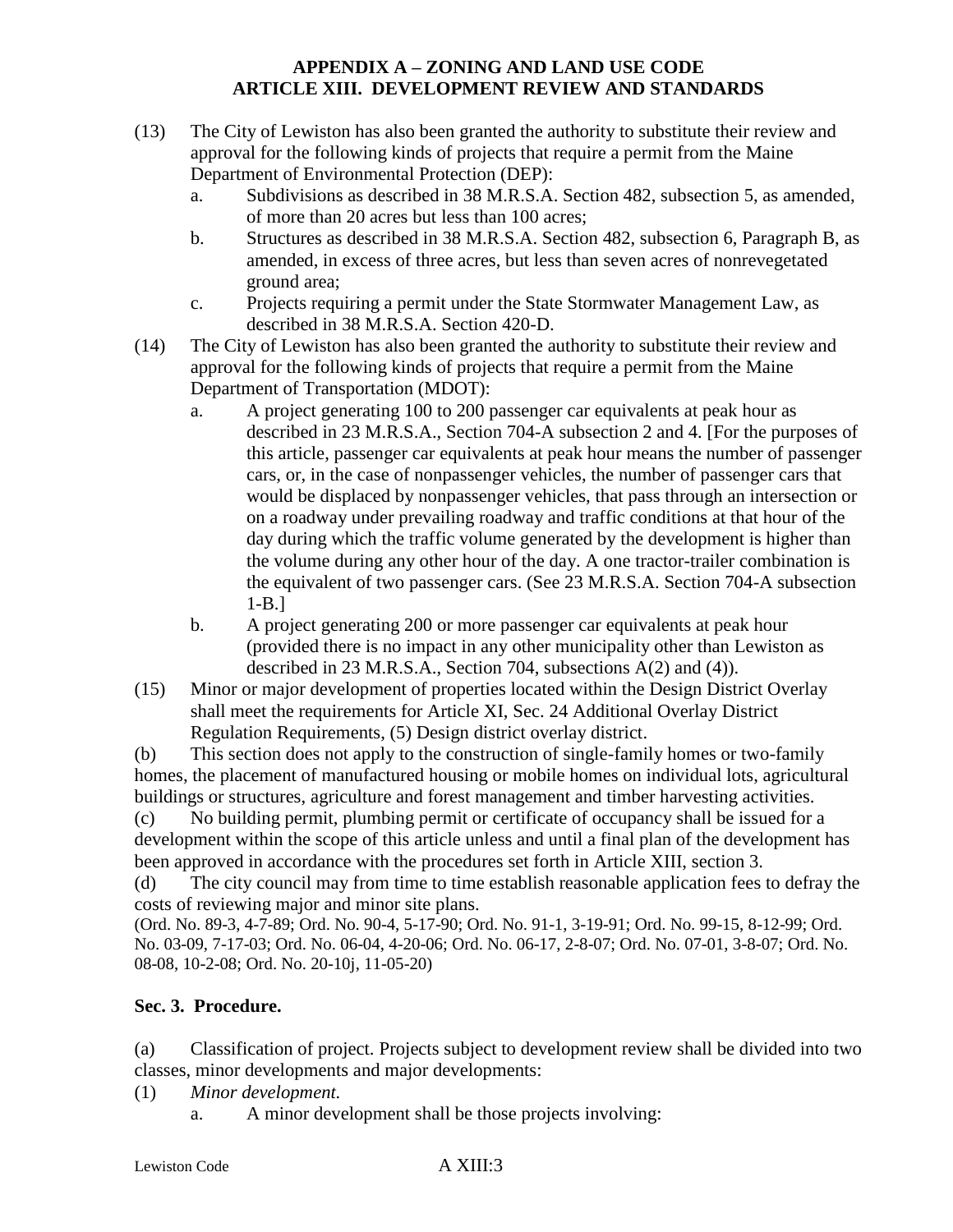- i. The construction or addition of less than 5,000 square feet of nonresidential floor area,
- ii. The conversion of a residential structure with less than 5,000 square feet of total floor area to a nonresidential use,
- iii. The change of use of an existing nonresidential building or structure, the separate conveyance of attached and detached principal residential structures,
- iv. The construction or alteration of a multifamily residential structure, or a conversion of a nonresidential building which involves the creation of 12 or less additional dwelling units, (unless required to be reviewed under state subdivision law),
- v. Earth moving, removal, filling or grading activities involving greater than 5,000 cubic yards of material, the creation of a right-of-way for the purpose of allowing a residential lot to gain required frontage,
- vi. The establishment of a new nonresidential use when no buildings or structures are proposed; and
- vii. The modernization modifications of existing gasoline service stations that involve existing nonconforming pump island replacement.
- b. Projects otherwise meeting the minor development classification, but requiring issuance of a conditional use permit, shall be classified as a major project.
- c. The planning director or designee may also determine that projects otherwise meeting the minor development classification be classified as major projects due to such issues as expected significant public input, impacts to neighborhoods, natural resources or government services, or other significant potential effects to public health, welfare or safety.
- (2) *Major development.* Major developments include the following:
	- a. Projects requiring development review and not classified as minor developments including those projects that are determined to be applicable under subsections  $3(a)(1)(b)$  and (c) above;
	- b. Projects which generate 100 or more passenger car equivalents at peak hour; or
	- c. Projects that require a permit under the State Site Location of Development Act and/or Stormwater Management Laws.

(b) *Review authority.* The responsibility for reviewing and approving developments shall rest with the planning board or the staff review committee depending on the classification of the project.

- (1) *Planning board authority.* The planning board is authorized to review and act on all development plans for major developments.
- (2) *Staff review committee authority.* The staff review committee is authorized to review and act on all development plans for minor developments.

(c) *Planning board actions.* In considering development plans under this section, the planning board may act to approve, approve with conditions, or disapprove development applications based on the applicable criteria set forth in this article.

The board shall hear and decide requests for the reduction of the provisions under article XI, sections 1 through 14, district regulations, with respect to space and bulk standards for setbacks, yards, maximum lot coverage ratios, maximum impervious surface ratios, minimum open space ratios, and maximum building height, where the development is a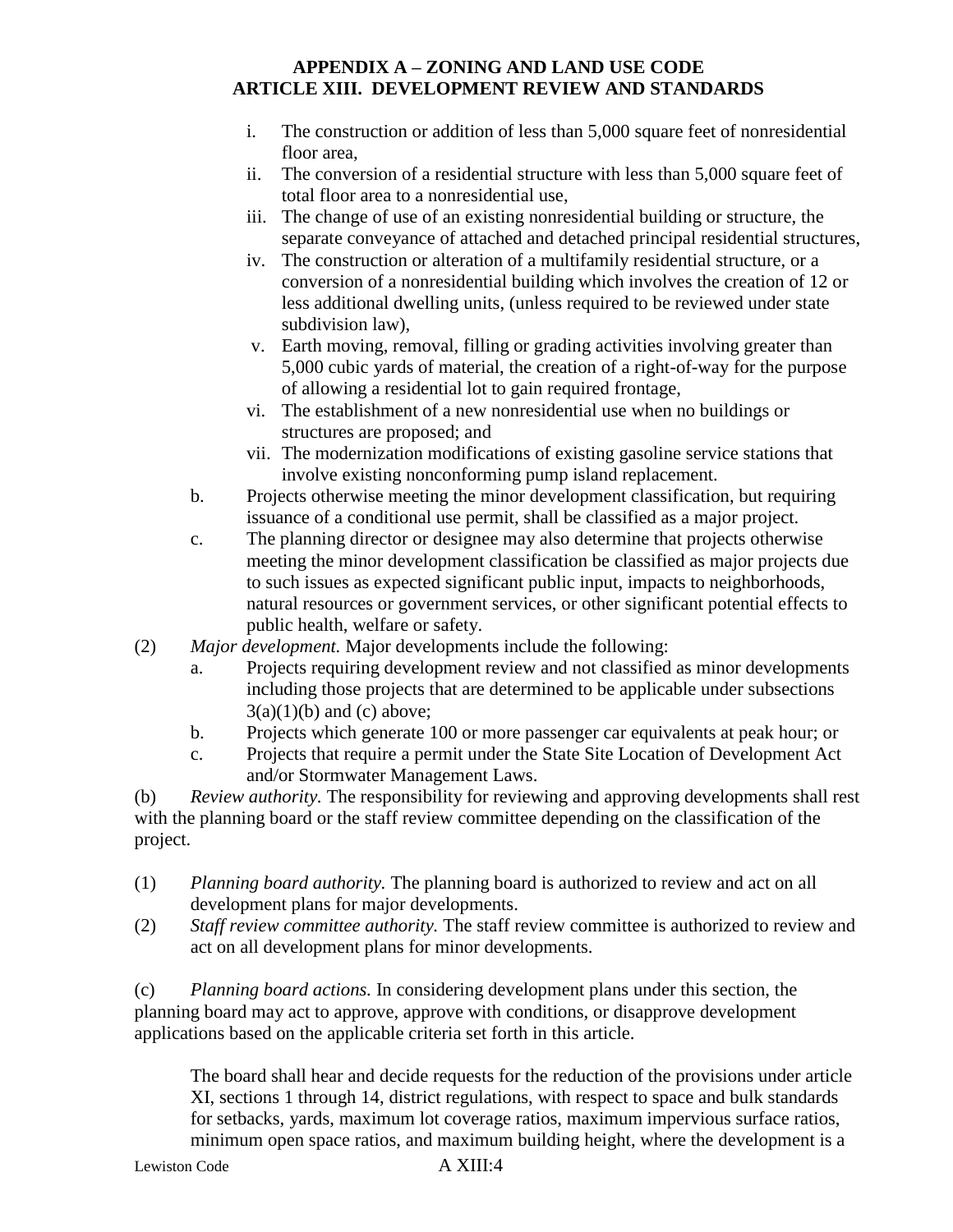major development as defined in article XIII, subsection  $3(a)(2)$  of this Code. In order for the board to grant the aforementioned relief, it must find that the standards contained in article IX, sections  $(3)(9)(10)$  and  $(11)$ , as applicable, are met.

(d) *Staff review committee actions.* In considering development plans under this section, the staff review committee may act to approve, approve with conditions, or deny site plan applications based on the applicable criteria set forth in this article.

The staff review committee shall consist of the planning director, or designee, who shall serve as chairman and a representative from the following departments; public services, planning and code enforcement, police and fire.

Actions by the staff review committee to approve an application or approve an application with conditions shall require the unanimous consent of the members of the committee. The disapproval of two or more members of the committee shall constitute denial of the application.

The staff review committee shall hear and decide requests for the separate conveyance of attached and detached principal residential structures. In order for the committee to grant such requests, it must find that the standards contained in Article V  $(3)(w)$  are met.

(e) *Pre-application procedures.* The applicant for any development approval shall meet with the planning director or designee prior to the submission of a development review application to generally discuss the proposal and to obtain guidance in the development of the plan.

The planning director or designee, shall review materials in terms of the requirements of this Code and shall provide direction to the applicant on the plan concept, overall suitability of the proposal, questions or issues to be addressed in the development plan and act on any modifications or waivers requested by the applicant pursuant to subsection 3(h)(5) of this article. Modifications or waivers will be granted when the size of the project or circumstances of the site are such that the requirements would not be applicable or would be an unnecessary burden upon the applicant and that such modification or waiver would not adversely affect the abutting landowners or the general health, safety and welfare of the city, and must be confirmed by the reviewing authority at the meeting.

(f) *Application procedures.* Applications for development review shall be submitted on application forms provided by the city. The completed application form, appropriate fee and the required copies of a complete site plan for the proposed development and any related information shall be submitted to the office of the planning director.

(g) *Application requirements.* The application for development review, the site plan and related submissions shall contain at least the following exhibits and information:

(1) A fully executed and signed copy of the application for development review.

Lewiston Code A XIII:5 (2) Initial Review Materials – Five copies (for both minor and major developments) of written application materials plus five sets (for both minor and major developments) of maps or drawings containing the information listed below. The written materials shall be contained in a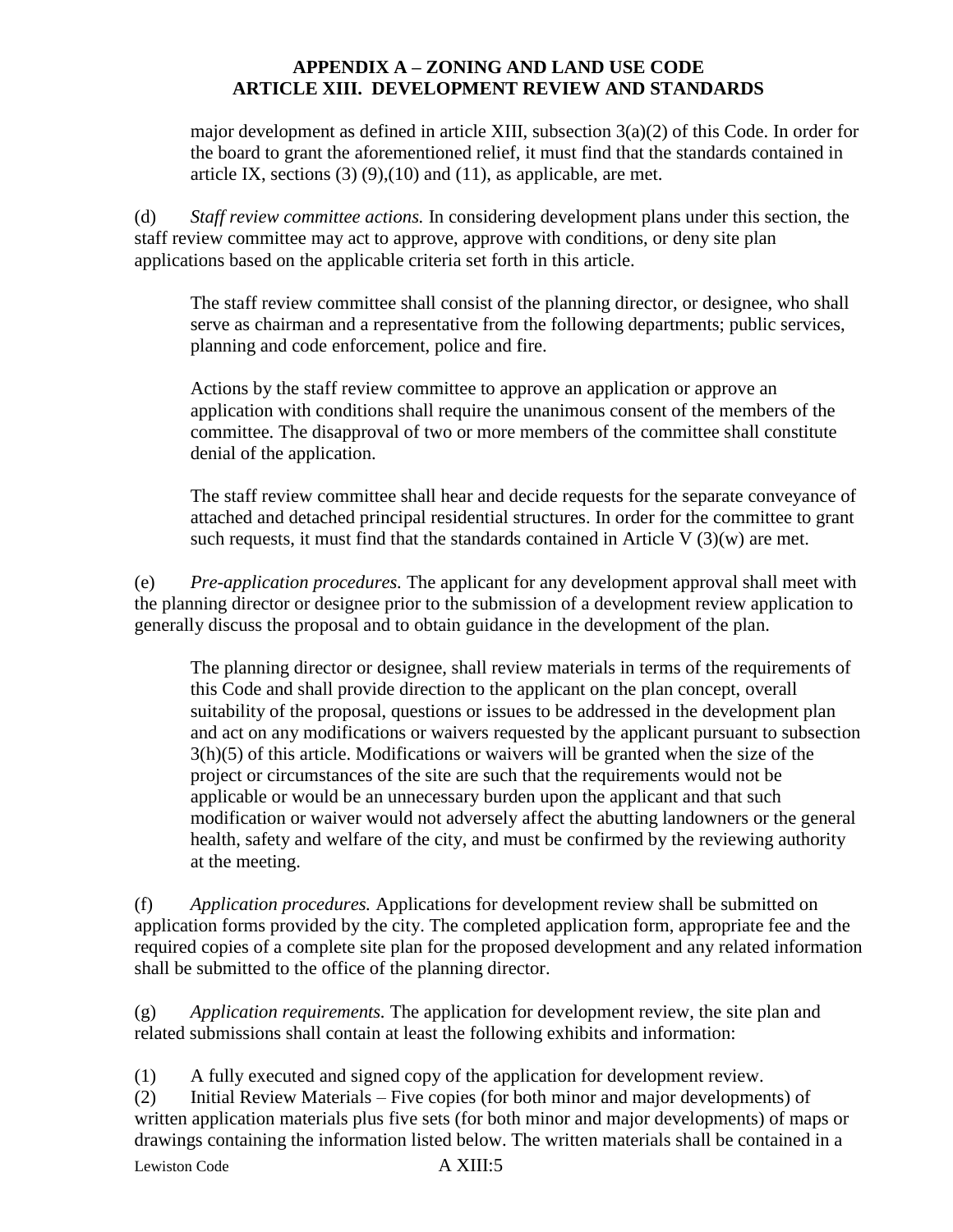bound report. The maps or drawings shall be at a scale sufficient to allow review of the items listed under approval criteria, but in no case shall be more than 50 feet to the inch for that portion of the tract of land being proposed for development.

(3) Digital files for all written materials and plans (PDF files are acceptable).

(4) Final Development Review Application - After the application has been reviewed by staff and revisions made, and the application is deemed complete by Staff, a meeting date shall be established for consideration by the Staff Review Board or Planning Board. The applicant shall be notified of the meeting date.

(5) Final Development Review Materials - A complete application for the Planning Board shall consist of twelve copies of the complete application, nine 11" x 17" and three 24" x 36" copies of maps and drawings and PDF files of all application materials shall be submitted to the Planning Office no later than 5 days before the scheduled meeting.

- a. *General application information.*
	- 1. Record owner's name and address and applicant's name and address if different.
	- 2. The name of the proposed development.
	- 3. Sketch map showing general location of the site within the city.
	- 4. Boundaries of all contiguous property under the control of the owner or applicant regardless of whether all or part is being developed at this time.
	- 5. The tax map number and street or parcel number of the parcel or parcels.
	- 6. A copy of the deed to the property, option to purchase the property or other documentation to demonstrate right, title or interest in the property on the part of the applicant.
	- 7. The name, registration number and seal of the land surveyor, architect, engineer and/or similar professional who prepared the plan.
- b. *Existing conditions*.
	- 1. Zoning classification(s) of the property and the location of zoning district boundaries if the property is located in two or more zoning districts or abuts a different district.
	- 2. The bearings and distances of all property lines of the property to be developed and the source of this information.
	- 3. Location and size of any existing sewer and water mains, culverts and drains on the property to be developed and of any that will serve the development from abutting streets or land.
	- 4. Location, names, and present widths of existing streets and rights-of-way within or adjacent to the proposed development.
	- 5. The location, dimensions and ground floor elevations of all existing buildings on the site.
	- 6. The location and dimensions of existing driveways, streets, parking and loading areas and walkways on the site.
	- 7. Location of intersecting roads or driveways within 200 feet of the site.
	- 8. The location of open drainage courses, wetlands, stands of trees and other important natural features, with a description of such features to be retained.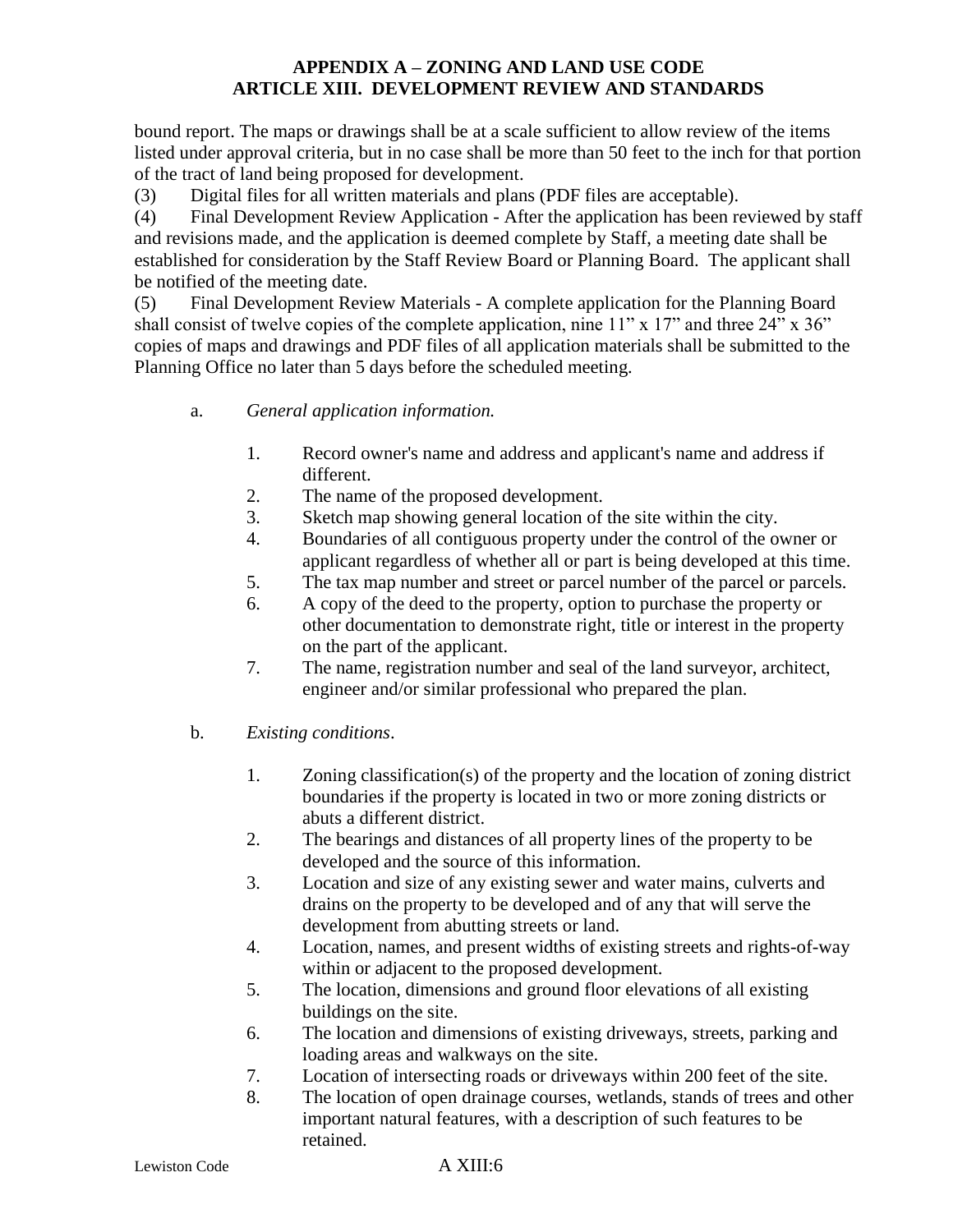- 9. The direction of existing surface water drainage across the site.
- 10. The location, front view and dimensions of existing signs.
- 11. Location and dimensions of any existing easements and copies of existing covenants or deed restrictions.
- c. *Proposed development activity.*
	- 1. The location of all building setbacks, yards and buffers required by this Code.
	- 2. The location, dimensions, and ground floor elevations of all proposed buildings on the site.
	- 3. The location and dimensions of proposed driveways, parking and loading areas, and walkways.
	- 4. The location and dimensions of all provisions for water supply and wastewater disposal.
	- 5. The direction of proposed surface water drainage across the site.
	- 6. Location of all proposed signs.
	- 7. Location and type of exterior lighting.
	- 8. Proposed landscaping and buffering.
	- 9. Copies of applicable state approvals and permits, provided, however, that the board or staff review committee may approve development plans subject to the issuance of specified state approvals and permits where it determines that it is not feasible for the applicant to obtain them at the time of development review.
	- 10. A schedule of construction, including anticipated beginning and completion dates.

Space shall be provided on the plan for the signature of the chair of the reviewing body and dates of the meeting and the signature together with the following words, "Approved: City of Lewiston".

(6) Additional information that may be required due to the nature of the project. The applicant shall consult with Staff to determine if the following is required:

- a. Existing and proposed topography of the site at two-foot contour intervals.
- b. A stormwater drainage and erosion control plan showing:
	- 1. The existing and proposed method of handling stormwater runoff.
	- 2. The direction of flow of the runoff through the use of arrows.
	- 3. The location, elevation, and size of all catch basins, dry wells, drainage ditches, swales, retention basins and storm sewers, and all other stormwater management structures.
	- 4. Engineering calculations used to determine drainage requirements as specified by subsection 4(f) of this article.
	- 5. Methods of controlling erosion and sedimentation during and after construction.
- c. A groundwater impact analysis prepared by a groundwater hydrologist for projects involving common on-site water supply or sewage disposal facilities with a capacity of 2,000 gallons per day or greater or for projects located within the groundwater conservation overlay district.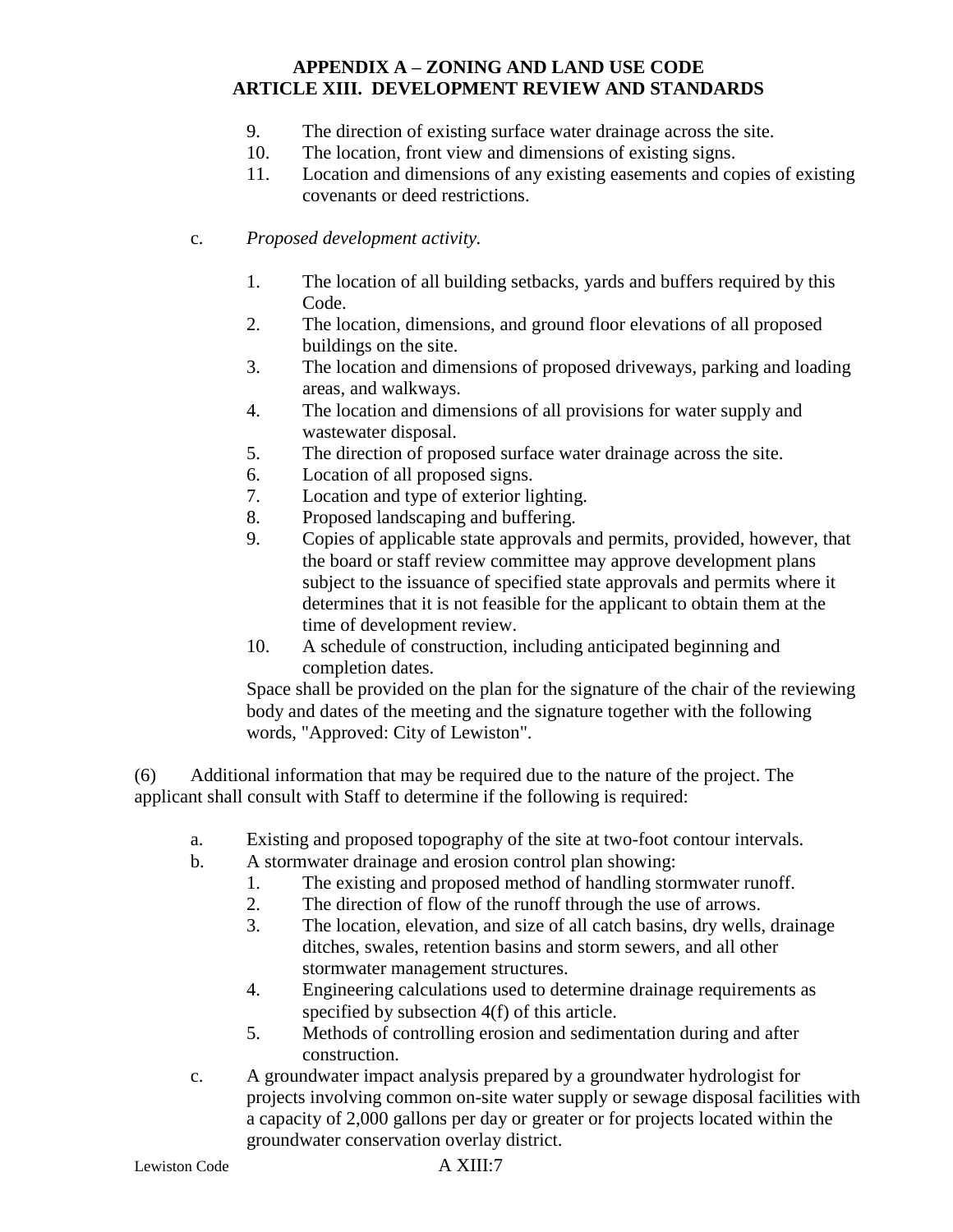- d. A utility plan showing, in addition to provisions for water supply and wastewater disposal, the location and nature of electrical, telephone and any other utility services to be installed on the site.
- e. A planting schedule keyed to the site plan and indicating the general varieties and sizes of trees, shrubs and other plants to be planted on the site.
- f. A traffic impact analysis demonstrating the impact of the proposed project on the capacity, level of service and safety of adjacent streets.
- g. A written statement as to the adequacy of the water supply in terms of quantity and pressure for both domestic and fire flows.
- h. The location, width, typical cross-section, grades and profiles of all proposed streets and sidewalks.
- i. Construction drawings for streets, sanitary sewers, water and storm drainage and management systems, designed and prepared by a professional engineer registered in the State of Maine.
- j. Proposed lot lines with their dimensions and the location of required setbacks. If the development involves a subdivision consisting of principal buildings on the same lot, the locations, building outlines, and dimensions of all buildings, with setback dimensions, shall be shown.
- k. Lots and blocks within a subdivision numbered in accordance with local practice.
- l. The location of any pedestrian ways, lots, easements, open spaces and other areas to be reserved for or dedicated to public use and/or ownership. For any proposed easement, the developer shall submit the proposed easement language with a signed statement certifying that the easement will be executed upon approval of the development. In the case of any streets or other ways dedicated to public ownership, the developer shall submit a signed statement that he will maintain such streets or ways year-round until they are accepted by the city.
- m. Sufficient data acceptable to the city engineer to determine readily the location, bearing, and length of every street line, lot line, easement, and boundary line and to reproduce such lines upon the ground. Where practical, these should be tied to reference points previously established and the data transferred in an appropriate electronic file format.
- n. A copy of such covenants or deed restrictions, if any, as are intended to cover all or part of the tract. Such covenants or deed restrictions shall be referenced on the plan.
- o. Written offers of dedication or conveyance to the municipality, in a form satisfactory to the city attorney, of all land included in the streets, highways, easements, parks, or other open space dedicated for public use, and copies of agreements or other documents showing the manner in which spaces, title to which is reserved by the developer, are to be maintained.
- p. If the development is a condominium or a clustered development, evidence that all requirements relative to establishment of a homeowners' association or condominium owners' association have been met. If the development is a clustered development, evidence shall be presented that all other requirements of this Code pertaining to clustered development have been met. The submission shall include copies of the by-laws of any homeowners' or condominium association charged with maintaining common spaces and lands. Homeowners' association or condominium documents shall clearly state that the association or condominium shall properly maintain private roadways and stormwater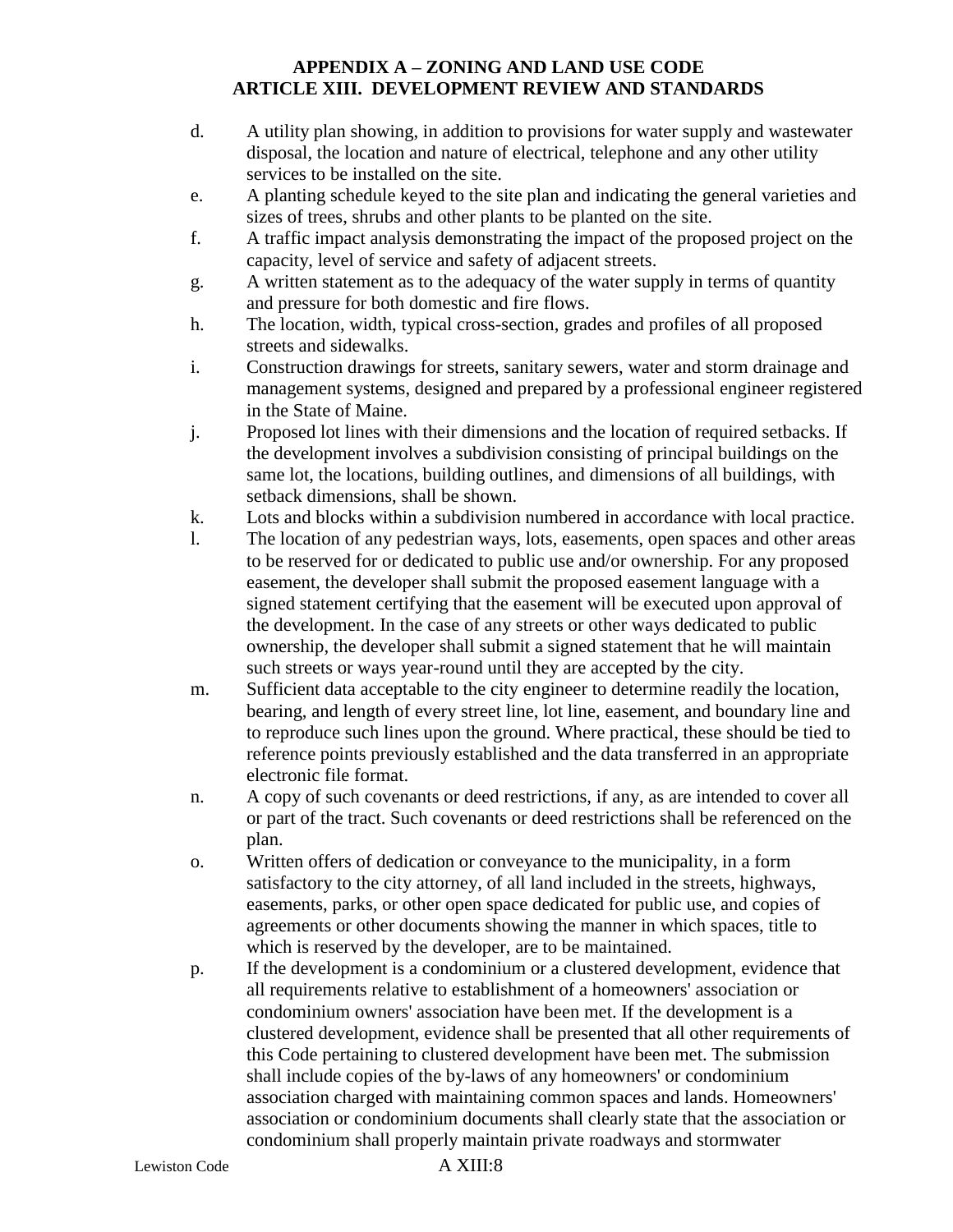management systems serving the development after the developer has legally relinquished that responsibility and until such time as the city may accept them as public ways.

- q. A performance guarantee in a form and amount meeting the requirements of Article XIII, section 12 to secure the completion of all public improvements required by the planning board in a form acceptable to the city. The guarantee need not be submitted as part of the application, but must be submitted before the plan is signed. The plan shall not be deemed approved until the performance guarantee has been filed. Cost estimates of the proposed public improvements obtained by the applicant from a licensed professional engineer who, in the planning board's judgment, is qualified to make such estimates, shall be submitted as part of the final plan application. If a conditional agreement is to be filed in lieu of the performance guarantee, it must be endorsed by the planning board on the plan and meet the requirements under Article XIII, section 12.
- r. Cost of the proposed development and evidence of financial capacity to complete it. This evidence should be in the form of a commitment letter from a bank or other source of financing indicating the name of the project and amount of financing proposed.

(7) The planning board or staff review committee shall confirm the modification or waiver of any of the submission requirements in Article XIII, subsection 3(g) recommended by the planning director or designee, when it determines that because of the size of the project or circumstances of the site such requirements would not be applicable or would be an unnecessary burden upon the applicant and that such modification or waiver would not adversely affect the abutting landowners or the general health, safety and welfare of the city.

(h) *Review procedures.* The following procedures shall be used for the review of development applications:

- (1) *Minor developments.*
	- a. Upon receipt of an application for a minor development, the planning director shall, within five working days, determine substantial completeness of the application and, if so determined, notify the applicant in writing that the application is substantially complete, additional information necessary to complete the application the date, time and place on which the staff review committee will consider the application.
	- b. Staff shall notify all abutting property owners and the appropriate municipality when a development review project abuts or is in close proximity to an adjacent municipality's border, by mail sent no less than seven days prior to the meeting, of: the pending application, the opportunity to submit written comments on the application to the office of the planning director, and the date, time and place of the staff review committee meeting at which the application will be considered.
	- c. If the application is not substantially complete, the planning director shall notify the applicant of the additional information necessary to complete the application.
	- d. Upon determination of substantial completeness, the planning director shall also transmit copies of the plans and related information to the following departments; public services, planning and code enforcement, police and fire.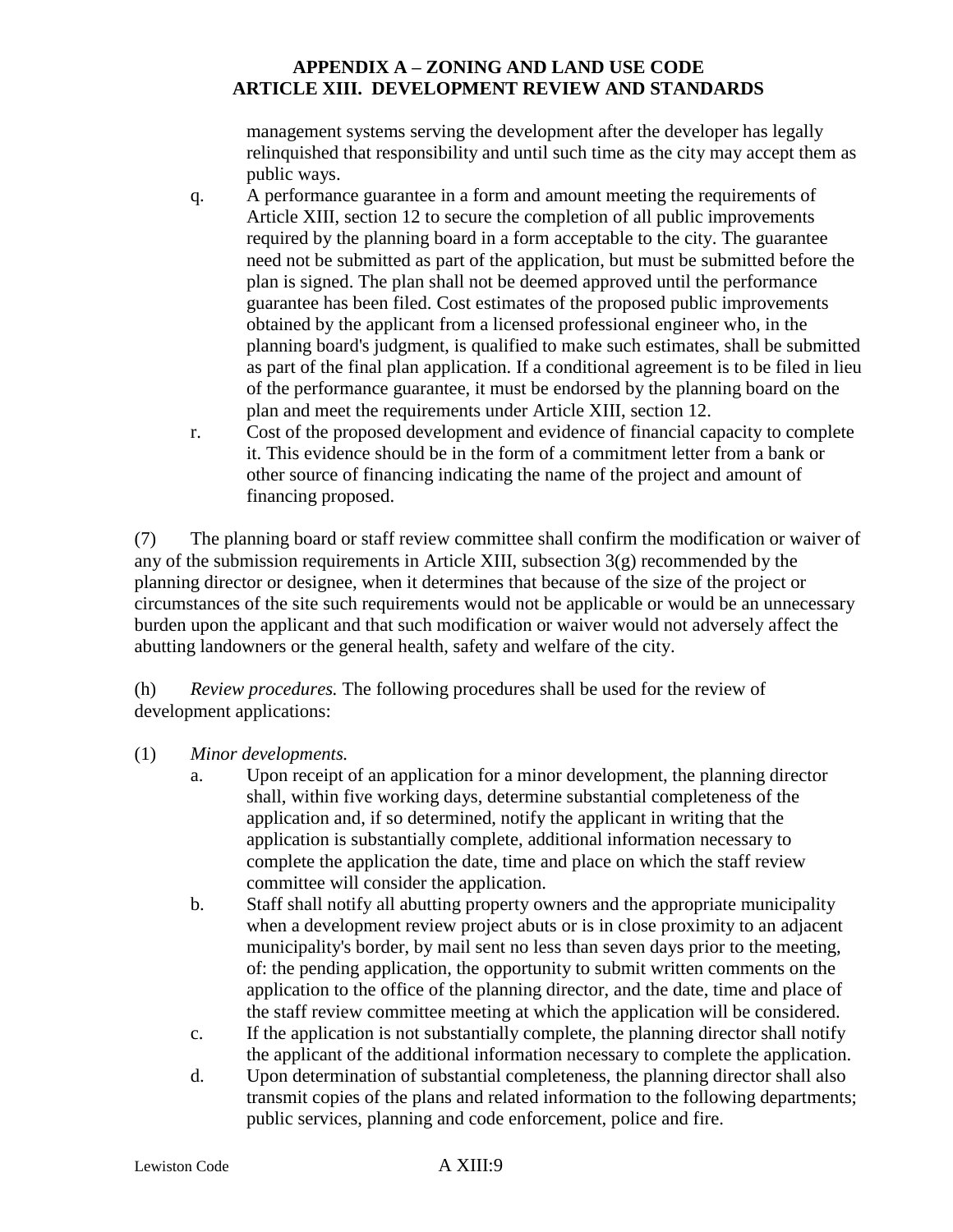- e. The staff review committee shall meet to review the application and the committee shall approve, approve with conditions or deny the application. A written record of the staff review committee's meeting shall be maintained and shall be available for public inspection. The committee shall act on each application within 30 days of the date on which said application was determined by the planning director to be complete so long as the required notice to abutters has been given, or at its next regularly scheduled meeting after said required notice has been given, whichever occurs later.
- f. Within five working days of the date of the committee's action, the office of the planning director shall notify the applicant in writing thereof.
- (2) *Major developments.*
	- a. Upon receipt of an application for a major development, the planning director shall review said application for substantial completeness and if so determined, schedule a review of said application before the planning board and notify the applicant and all abutting property owners, by mail, sent no less than seven days prior to the meeting, of the pending application, the opportunity to submit written comments on the application to the planning board on or before the date of said review and the date, time and place of the planning board meeting at which the application will be considered.
	- b. All reviews of applications for development review shall be public hearings, and shall be held within 30 days of the date the planning director determined the application to be substantially complete and shall advertise said public hearing in a newspaper of general circulation in the city at least two times, the date of the first publication to be at least six days prior to the date of the hearing.
	- c. The planning board shall take final action on said application within 30 days of the public hearing.
	- d. Except for developments which involve the creation of a subdivision as defined by 30-A M.R.S.A. Section 4401 as amended, the limits provided for in this subsection may be extended by mutual agreement between the planning director and the applicant. For those developments which involve the creation of a subdivision as defined by 30-A M.R.S.A. Section 4401 as amended, the limits provided in this subsection may be extended only by mutual agreement between the planning board and the applicant.

(i) *Building permit.* One copy of the notice of approval of the application shall be included in the application for a building permit and shall become part of the permit.

(j) *Appeals of staff decisions.* The applicant or any participating abutter may appeal the action of the staff review committee to the board of appeals within 15 days of the committee action.

Lewiston Code A XIII:10 (k) *De minimis changes to development plans.* The planning director or designee may determine amendments to a development plan are "de minimis," that is of a minor nature, and do not require a formal review process. Accordingly, the amended plan can be signed directly by the planning director or designee. However, amendments to developments which involve the creation of a subdivision as defined by 30-A M.R.S.A. Section 4401, as amended, will require signature of the amended plan by the planning board chair, who may request that the de minimis change be brought before the board for their review and approval prior to the signing of the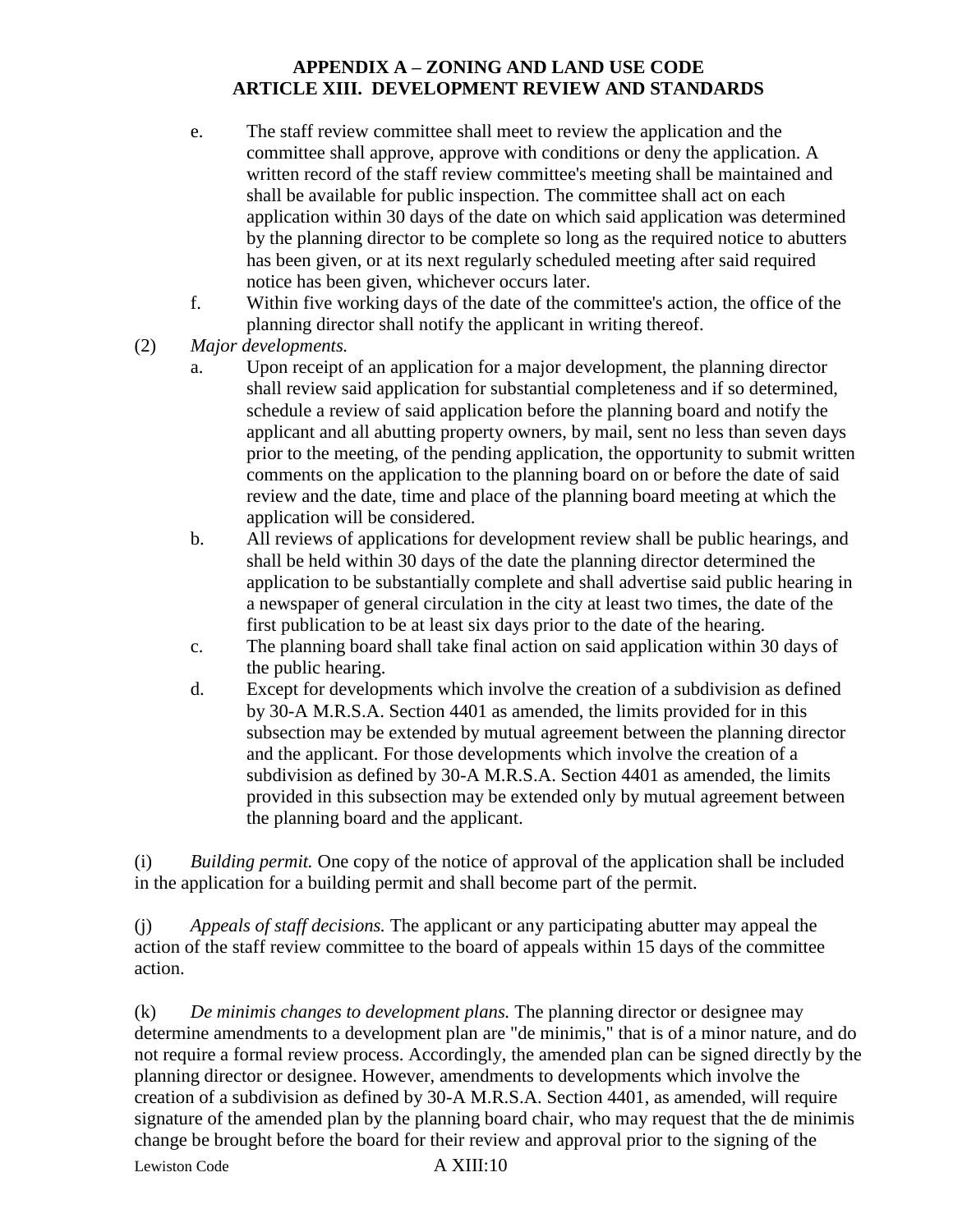permanent copy of the plan (mylar.) A report of all approved de minimis changes will be submitted to the planning board or staff review committee as appropriate at their next available meeting.

(Ord. No. 89-3, 4-7-89; Ord. No. 90-4, 5-17-90; Ord. No. 94-18, 12-1-94; Ord. No. 95-10, 9-14-95; Ord. No. 98-6, 7-2-98; Ord. No. 98-12, 11-19-98; Ord. No. 99-15, 8-12-99; Ord. No. 03-09, 7-17-03; Ord. No. 03-17, 1-1-04; Ord. No. 06-17, 2-8-07; Ord. No. 20-10j, 11-05-20)

#### **Sec. 4. Approval criteria.**

The following criteria are to be used by the staff review committee and the planning board in judging applications for development review and shall serve as minimum requirements for approval of the application. The application shall be approved unless the staff review committee or the planning board determines that the applicant has failed to meet one or more of these standards. In all instances, the burden of proof shall be on the applicant and such burden of proof shall include the production of evidence sufficient to warrant a finding that all applicable criteria have been met.

(a) *Utilization of the site.* The plan for the development will reflect the natural capabilities of the site to support development. Buildings, lots and support facilities will be clustered in those portions of the site that have the most suitable conditions for development. Environmentally sensitive areas such as wetlands, steep slopes, floodplains and unique natural features will be maintained and preserved to the maximum extent. Natural drainage areas will be preserved to the maximum extent.

(b) *Traffic movement into and out of the development area.* The developer has made adequate provision for traffic movement of all types into and out of the development area. Vehicular access to the site will be on roads which have adequate capacity to accommodate the additional traffic generated by the development. Intersections on major access routes to the site within one-half mile of any entrance road which are functioning at a level of service of C or better prior to the development will function at a minimum at level of service C after development. If any intersection is functioning at a level of service D or lower prior to the development, the project will not reduce the current level of service. If a development is located in the highway business (HB), community business (CB), centreville (CV), mill (M), riverfront (RF), urban enterprise (UE), office service (OS), office residential (OR), and industrial (I) districts, which are designated as growth areas within the comprehensive plan, and the plan has been found by the state to be consistent with the growth management program under Title 30-A, Chapter 187, the planning board or staff review committee shall require improvements to the level of traffic service only if the level of service adjacent to or in the vicinity of the development is or would be level of service E or F, as determined by the City of Lewiston's Engineering Department and/or LACTS. In these cases, improvements shall be required so as to bring the traffic service to, at minimum, level of service D. All level of service determinations shall be made in accordance with the "Highway Capacity Manual" (3rd Ed. 1994), and as described in the site plan review and design guidelines.

Before granting approval for any development, the planning board or staff review committee shall determine that any traffic increase attributable to the proposed development will not result in unreasonable congestions or unsafe conditions on a road in the vicinity of the proposed development. The applicant shall provide to the City of Lewiston with an analysis of traffic movement of all types into and out of the development area and with a statement of recommended findings on traffic issues, after consulting, as necessary, with the Maine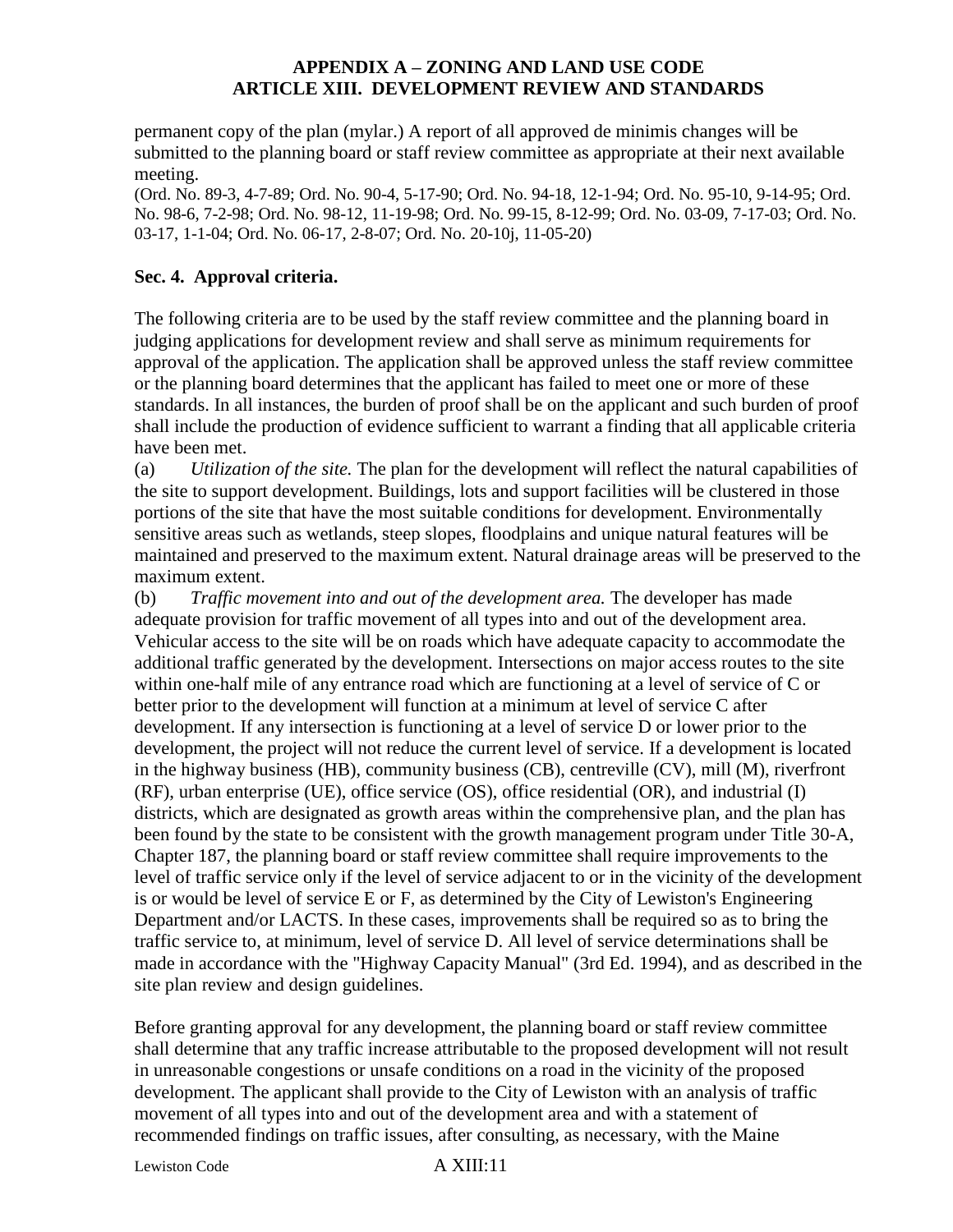Department of Transportation (MDOT), the City of Lewiston Engineering Department, and the Lewiston-Auburn Comprehensive Traffic Study (LACTS). The reviewing body may require this analysis to be done by a registered professional engineer. In all cases where the passenger car equivalents at peak hour is 100 or greater, the project must be reviewed by the planning board and a registered professional engineer shall prepare the analysis and recommendations. In all instances, the city shall discuss with the applicant and their representatives the scope of impact evaluation required for the proposed development to be studied, what other agencies need to be consulted, and what other information is required. In making its determination under this subsection, the planning board or staff review committee shall consider the analysis and recommendations provided by the applicant as well as those submitted by the Maine Department of Transportation (MDOT), the City of Lewiston Engineering Department, and the Lewiston-Auburn Comprehensive Traffic Study (LACTS), as applicable. Where required by state law, the applicant shall provide notice to affected abutting municipalities.

The planning board or staff review committee may approve a development not meeting this requirement if the applicant demonstrates that:

- (1) A public agency has committed funds to construct the improvements necessary to bring the level of access to this standard; or
- (2) The applicant will assume financial responsibility for the improvements necessary to bring the level of service to this standard and will guarantee the completion of the improvements within one year of approval of the project.

(c) *Access into the site.* Vehicular access into the development will provide for safe and convenient access.

(1) Grades, intersections, access and sight distances shall be in accordance with the City of Lewiston's Policy for the Design and Construction of Streets and Sidewalks.

(d) *Internal vehicular circulation.* The layout of the site will provide for the safe movement of passenger, service and emergency vehicles through the site.

- (1) Projects with delivery needs shall provide a clear route for delivery vehicles with appropriate geometric design to allow turning and backing for WB-40 vehicles.
- (2) Clear routes of access will be provided and maintained for emergency vehicles to all portions of the site and will be posted with appropriate signage.
- (3) The layout and design of parking areas will provide for safe and convenient circulation of vehicles throughout the lot and will prohibit vehicles from backing out onto a street.
- (4) All streets will be designed to harmonize with the topographic and natural features of the site. The road network will provide for vehicular and pedestrian safety, all season emergency access, snow storage and delivery and collection services.
	- a. Residential streets will be curved whenever practicable to the extent necessary to avoid conformity of lot appearance.
	- b. Similarly, to the extent practicable, driveway access to collector or arterial streets will be minimized to facilitate the free flow of traffic and avoid traffic hazards.
	- c. Streets will be designed to provide for proper continuation of streets from adjacent development and for projection of streets into adjacent unsubdivided and open land. Where the developer owns substantial contiguous land that is not part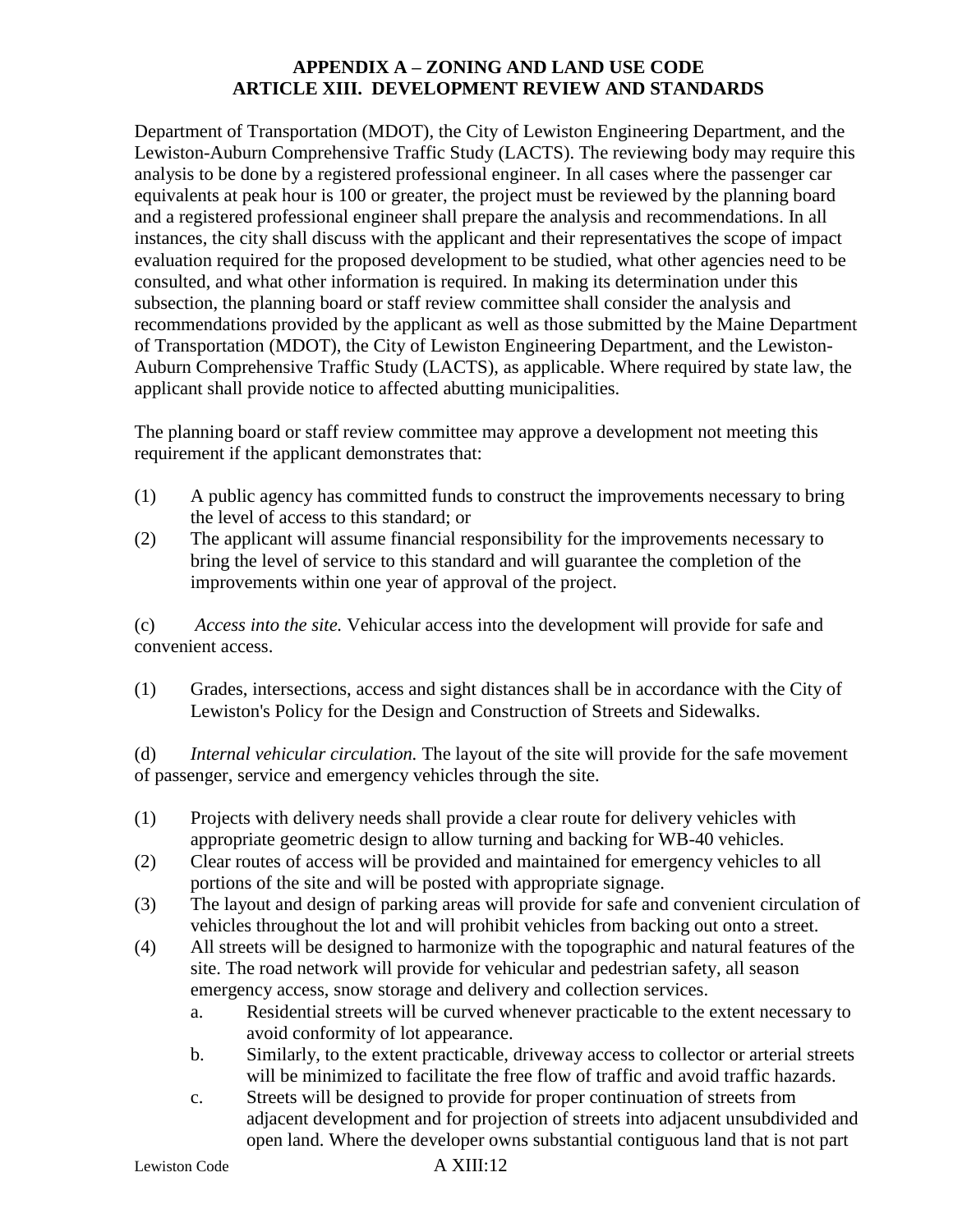of the proposed development, the planning board may require a conceptual layout of streets to serve the contiguous land. This layout will not be binding, but shall provide an indication of how the contiguous area can be served in relation to the proposed development.

- d. Wherever existing or planned streets, topographical features, and public safety permit, streets will run in east-west directions, and lots on a north-south axis, to maximize access to direct sunlight for solar energy systems. The character, extent, width, and grade of all streets will be considered in their relation to existing or planned streets.
- (5) Where a development borders an existing narrow road (below standards set in this Code for public streets) or when the comprehensive plan indicates plans for realignment or widening of a road that would require use of some of the land in the development, the applicant shall be required to show areas for widening or realigning such roads on the plan, marked "Reserved for Road Realignment (or Widening) Purposes." It shall be mandatory to indicate such reservation on the plan when a proposed widening or realignment is shown on the official map. Land reserved for such purposes may not be counted in satisfying setback or yard or area requirements of the zoning districts.
- (6) Where a development abuts or contains an existing or proposed arterial street, the board may require marginal access streets (street parallel to arterial street providing access to adjacent lots), reverse frontage lots (that is, frontage on a street other than the existing or proposed arterial street) with screen planting contained in a nonaccess reservation along the rear property line, or such other treatment(s) as may be necessary for adequate protection of residential properties and to afford separation of through and local traffic.

(e) *Pedestrian circulation.* The development plan will provide for a system of pedestrian circulation within the development. This system will connect with existing sidewalks if they exist in the vicinity of the project. The pedestrian network may be located either in the street right-of-way or outside of the right-of-way in open space or recreation areas. The system will be designed to link residential units with recreational and commercial facilities, other common facilities, school bus stops and existing sidewalks in the neighborhood. Sidewalks shall meet the standards identified in the City of Lewiston's Policy for the Design and Construction of Streets and Sidewalks and the Complete Streets Policy.

(f) *Stormwater management*. Adequate provisions shall be made for the disposal of all stormwater collected on streets, parking areas, roofs or other impervious surfaces through a stormwater drainage system which will not have adverse impacts on abutting or downstream properties. All projects disturbing less than one acre shall be designed to meet the requirements of this subsection 4(f). All projects including one acre or more of disturbed land shall meet the requirements of this subsection 4(f) and the requirements of the Site Location of Development Law, 38 MRSA, 481--490, the Maine Stormwater Management Law, 38 M.R.S.A. Section 420- D, and regulations promulgated there under, specifically Rules 500, 501, and 502, as amended on August 12, 2015. At the discretion of the director of public works or his/her designee he/she may waive the above requirements, based on a finding that a particular site will have no significant runoff.

(1) The plan will demonstrate the disposal of stormwater on the land at the site of development, and do so through the wise use of the natural features of the site. Stormwater runoff systems will infiltrate, detain or retain water falling on the site such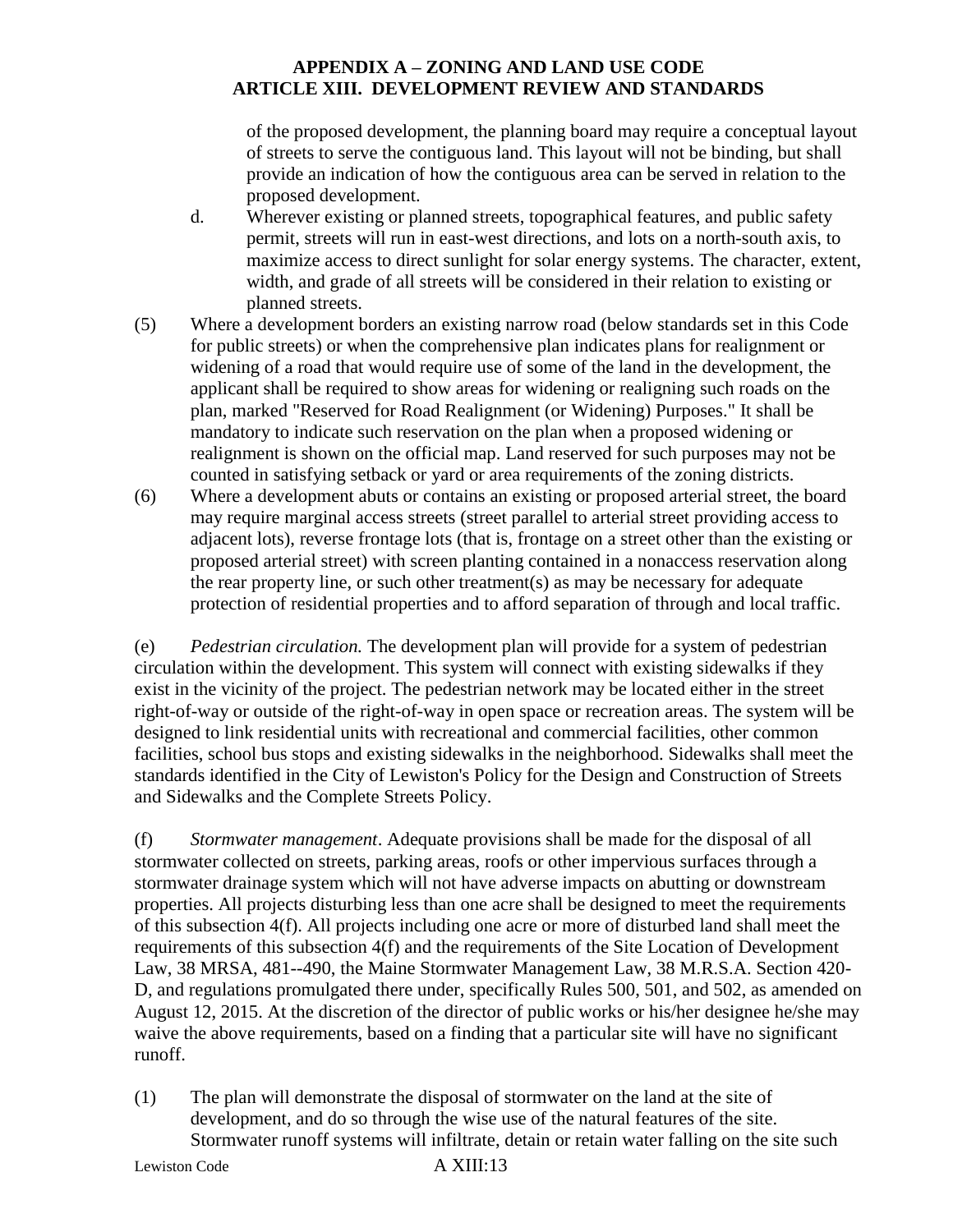that the rate of flow from the site does not exceed that which would occur in the predevelopment state for a storm of intensity equal to at least a 2-, 10-, and 25-year storm, with a duration equal to the time of concentration. The stormwater quantity calculations must be in accordance with acceptable engineering practice. Acceptable stormwater methodologies and models include but are not limited to TR-20-Computer Program for Project Formulation--Hydrology, Second Edition, U.S. Department of Agriculture, Soil Conservation Service (May 1983); TR-55-Urban Hydrology for Small Watersheds, Second Edition, U.S. Department of Agriculture, Soil Conservation Service (June 1986); TR-55 Microcomputer Program, Version 2.0, (January 15, 1990); and HEC-1 Flood Hydrology Package, U.S. Army Corps of Engineers. Any methodology other than those listed must have prior approval from the director of public works or his/her designee. Use of the 25-year, 24-hour storm as a design standard in this chapter is not intended to prohibit appropriate use of the rational method. The outlet structures of each detention basin must be designed to control 24-hour storms of 2-, 10-, and 25-year frequencies. Each detention basin must be constructed with an emergency spillway designed to independently convey the unrouted runoff from a 25-year, 24-hour storm event.

Additionally, a waiver from these standards may be granted by the director of public works or his/her designee in the cases specifically identified below:

- a. *Discharge to the Androscoggin River*. A project conveys stormwater exclusively in a manmade piped or open drainage system directly into the Androscoggin River. Areas of the project or adjoining properties to be flooded during the 2-, 10- , and 25-year, 24-hour storms must be identified and easements secured, if necessary. A project that changes the flow-type (example: sheet to shallow concentrated), changes the flow channel, or increases the stormwater discharge must secure easements on the intervening property that meet the easement and covenant requirements following in this section. The discharge may not result in erosion of any upland or freshwater wetlands. The director of public works or his/her designee may allow a waiver if it is determined that the increase in peak flow from the site will not significantly affect the peak flow of the receiving waters or result in unreasonable adverse impact on the river.
- b. Public stormwater system. A project discharges its stormwater flow into the City of Lewiston Stormwater System, when the applicant has adequately demonstrated to the director of public works or his/her designee that it has the capacity to accommodate increases in flow. The director of public works or his/her designee may allow an insignificant increase in the peak flow from the site or in the peak flow of the receiving waters, if it is determined that the increase cannot be avoided by reasonable changes in project design or density and does not significantly impact abutters or city property.
- (2) If the outflow volume is greater than that for the undeveloped site, the developer will demonstrate that downstream channel or system capacity is sufficient to carry the flow without adverse effects, or will be responsible for the improvements to provide the required increase in capacity.
- (3) All natural drainage ways will be preserved at their natural gradients and will not be filled or converted to a closed system except as approved by the director of public works or his/her designee and appropriate state agencies.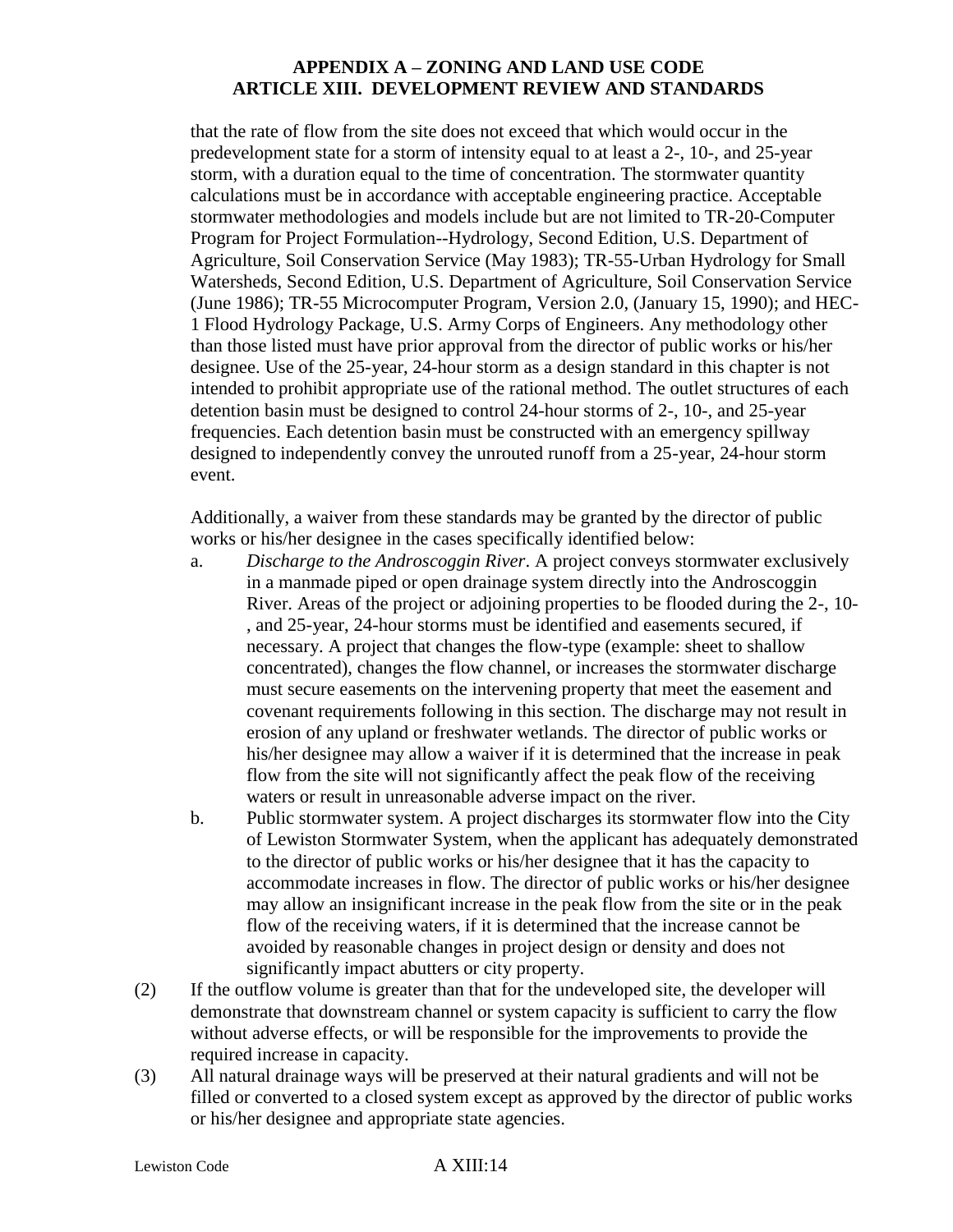- (4) The design of stormwater drainage systems will insure the acceptance and disposal of stormwater runoff based on quantities calculated per subsection  $4(f)(1)$  above, without damage to streets, adjacent properties or downstream properties.
- (5) The design of the storm drainage systems will be fully cognizant of upstream runoff which must pass over or through the site to be developed. The system will be designed to pass upstream flows, based on quantities calculated per subsection 4(f)(1) above, from the land, as fully developed, without surcharging the system.
- (6) The maximum length for carrying open stormwater in a street gutter prior to intake at a catch basin will be three hundred feet. No stormwater will be permitted to drain on the surface across a street or across an intersection.
- (7) The storm drainage system to serve a proposed development will be designed and installed in accordance with the plans and specifications prepared by a professional engineer, unless waived at the discretion of the director of public works or his/her designee.
- (8) The developer will maintain and inspect all components of the stormwater runoff system unless the system is formally accepted by the city, or is placed under the jurisdiction of a legally created property owners association whose charter and powers require maintenance of the system, with adequate financing to carry out this responsibility. Any approved plans must include a statement as to who will be responsible for said maintenance and inspections. The components of the stormwater run-off system shall include, but not be limited to, detention ponds, level spreaders, inlet and outlet protection and structures, swales, etc., and the piping unless the piping is under an accepted city street. For piping under accepted city streets, at the time of street acceptance, the piping shall become the property and maintenance responsibility of the city. An easement shall be provided to the city for the maintenance of this piping. In addition, a separate access easement for all other stormwater runoff components shall be provided to the city for emergency purposes.
- (9) The biological and chemical properties of the receiving waters will not be degraded by the stormwater runoff from the development site. The use of oil and grease traps in manholes, the use of on-site vegetated waterways, and the reduction in use of deicing salts and fertilizers may be required, especially where the development stormwater discharges into a gravel aquifer area or other water supply source.
- (10) The filling of wetlands on-site will be conducted only in accordance with applicable federal and state law and regulations, including the Natural Resources Protection Act.

(g) *Erosion control.* For all projects, building and site designs and street layouts will fit and utilize existing topography and desirable natural surroundings to the fullest extent possible. Filling, excavation and earth moving activity will be kept to a minimum. Parking lots on sloped areas will be terraced to avoid undue cuts and fills, and the need for retaining walls. Natural vegetation will be preserved and protected wherever possible. Erosion and sedimentation control measures shall comply with the Maine Erosion and Sedimentation Law, 38 M.R.S.A. § 420-C, and regulations promulgated thereunder, as amended, both during construction and continuously after construction is complete. In addition, erosion and sedimentation measures consistent with the Maine Erosion and Sedimentation Control BMPs, Manual for Designers and Engineers, October 2016 as amended shall be implemented.

(1) Storage of fill materials within 50 feet of the banks of any stream, intermittent or perennial or water body will not be allowed.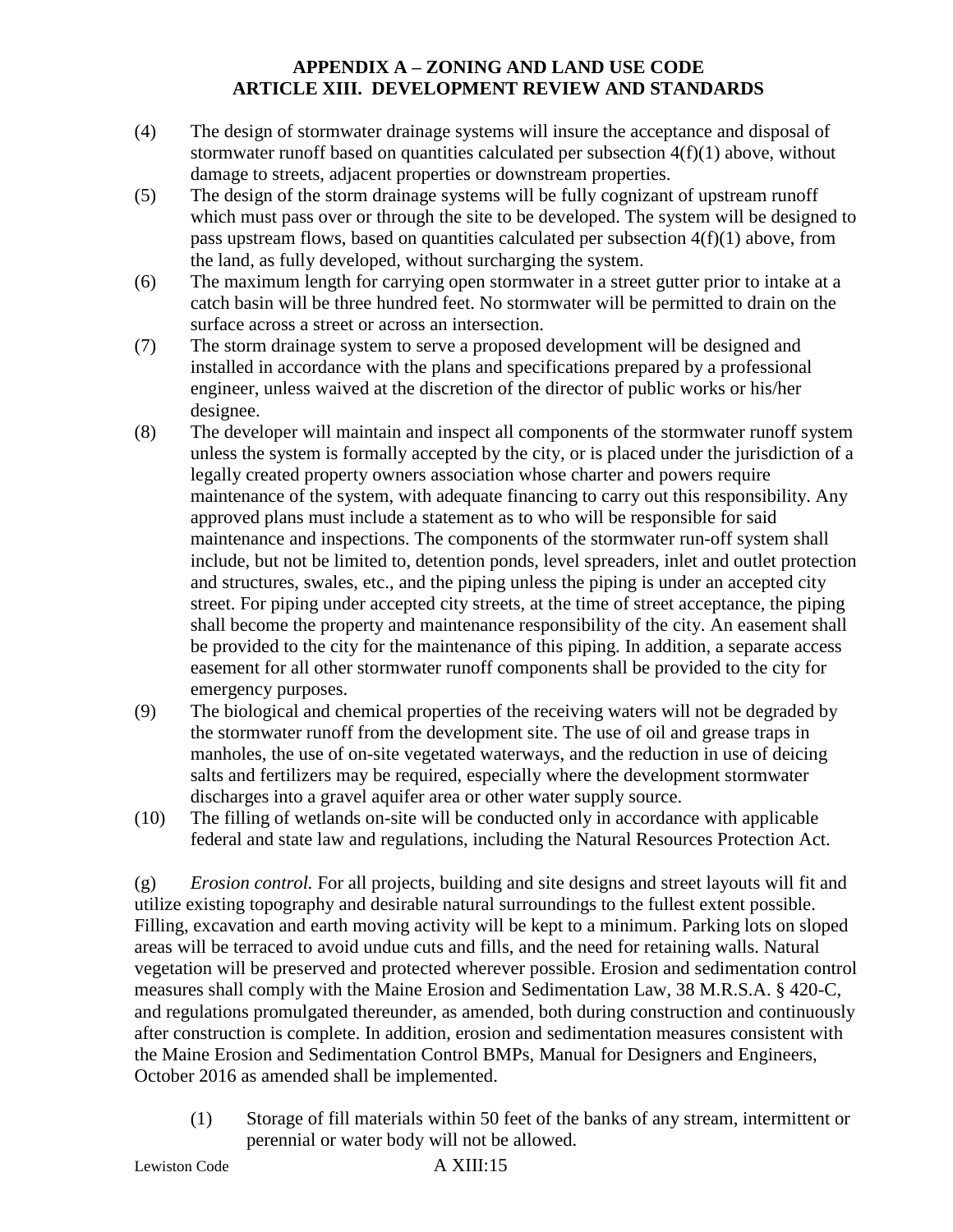- (2) The top of a cut or the bottom of a fill will not be closer than ten feet from a property line.
- (3) Removal of topsoil from any lot will not be allowed, except for that removed from areas to be occupied by buildings, paving or other surfaces that will not be revegetated, or unless in conformance with the performance standards for earth material removal set forth in article XII of this Code.

(h) *Water supply.* The development will be provided with a system of water supply that provides each use with an adequate supply of water meeting the standards of the State of Maine for drinking water. A water system shall be designed and constructed in accordance with the City of Lewiston's Policy for the Design and Construction of Streets and Sidewalks. Developments and projects that will be provided by private water supplies shall demonstrate sufficient water is available for the reasonably foreseeable needs of the development or project.

(i) *Sewage disposal.* A sanitary sewer system will be installed at the expense of the developer, or, if in the opinion of the planning board, service by a sanitary sewer system is not feasible, the board may allow individual underground waste disposal systems to be used. A sewer system shall be designed and constructed in accordance with the City of Lewiston's Policy for the Design and Construction of Streets and Sidewalks.

(j) *Utilities.* The development will be provided with electrical and telephone service adequate to meet the anticipated use of the project.

- (1) Each utility system has adequate capacity to service the proposed development.
- (2) All overhead utility poles and lines will be located to minimize potential safety hazards and visual impact to the public. Similarly, transformer boxes, meters, pumping stations and other components of the utility system located above ground will be located so as not to be unsightly or hazardous to the public and will be landscaped or otherwise buffered so as to screen the components from public view.

(k) *Natural features.* The landscape will be preserved in its natural state insofar as practical by minimizing tree removal, disturbance and compaction of soil and by retaining existing vegetation insofar as practical during construction. A grading plan for the project shall be included in the application and communicate the following:

- (1) Extensive grading and filling will be avoided as far as possible.
- (2) The planning board or staff review committee may require a shadow study if it believes the proposed development may interfere with the solar access of adjacent properties.
- (3) If there has been excessive natural vegetation removal from the site since the adoption of the current zoning and land use code prior to the submittal of an application for development review, the planning board or staff review committee may require a regeneration plan to be submitted by a registered forester and to be implemented to revegetate that portion of the site not directly impacted by the proposed development. For the purposes of this section, excessive is defined as the removal of more than 60 percent of trees from a property, either in number of stems or area of tree cover, in any ten-year period.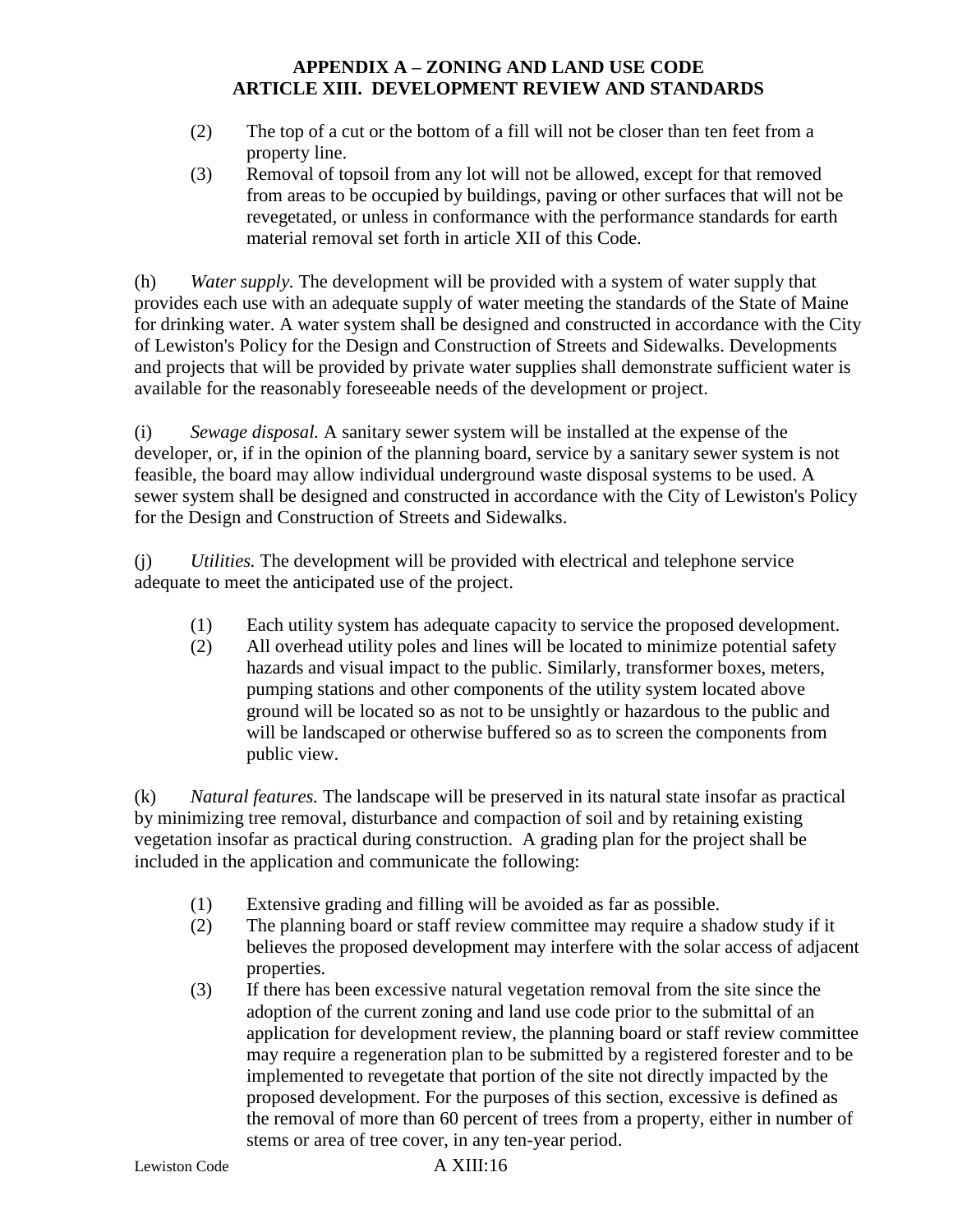(l) *Groundwater protection.* The proposed site development and use will not adversely impact either the quality or quantity of groundwater available to abutting properties or public water supply systems. Projects involving common on-site water supply or sewage disposal systems with a capacity of 2,000 gallons per day or greater have demonstrated that the groundwater at the property line will comply, following development, with the standards for safe drinking water as established by the State of Maine.

(m) *Water and air pollution*. The proposed development will not result in undue water or air pollution.

(n) Exterior lighting. The proposed development will provide for adequate exterior lighting to provide for the safe use of the development in nighttime hours.

- (1) All exterior lighting will be designed and shielded to avoid undue adverse impact on neighboring properties and rights-of-way.
- (2) Pole lighting shall be a maximum of 25' tall to the greatest extent possible.
- (3) Lighting will be provided, at a minimum, in the following areas:
	- a. Entrances to facilities and recreation areas;
	- b. Street intersections;
	- c. Pedestrian crossings; and
	- d. Entrance roads.

(o) *Waste disposal*. The proposed development will provide for adequate disposal of solid wastes and hazardous wastes.

- (1) All solid waste will be disposed of at a licensed disposal facility having adequate capacity to accept the project's wastes.
- (2) All hazardous wastes will be disposed of at a licensed hazardous waste disposal facility and evidence of a contractual arrangement with the facility has been submitted.
- (p) *Lot layout*. Lot layout shall conform to Article II, Definitions, *Net Lot Area* and Article V, Administration and Enforcement, section 3.

(q) *Landscaping*. The development plan will provide for landscaping to define street edges, break up parking areas, soften the appearance of the development and protect abutting properties from adverse impacts of the development.

- (1) A landscaping plan will be provided and comply with the guidelines contained in the City of Lewiston's Site Plan Review and Design Guidelines as amended. The landscape plan shall list the location, spacing, species and size of the plant materials.
- (2) Where required New major or minor developments in non-residential districts shall provide a landscape plan along street edges, parking areas adjacent to a street frontage, and for commercial development from adjacent residential properties.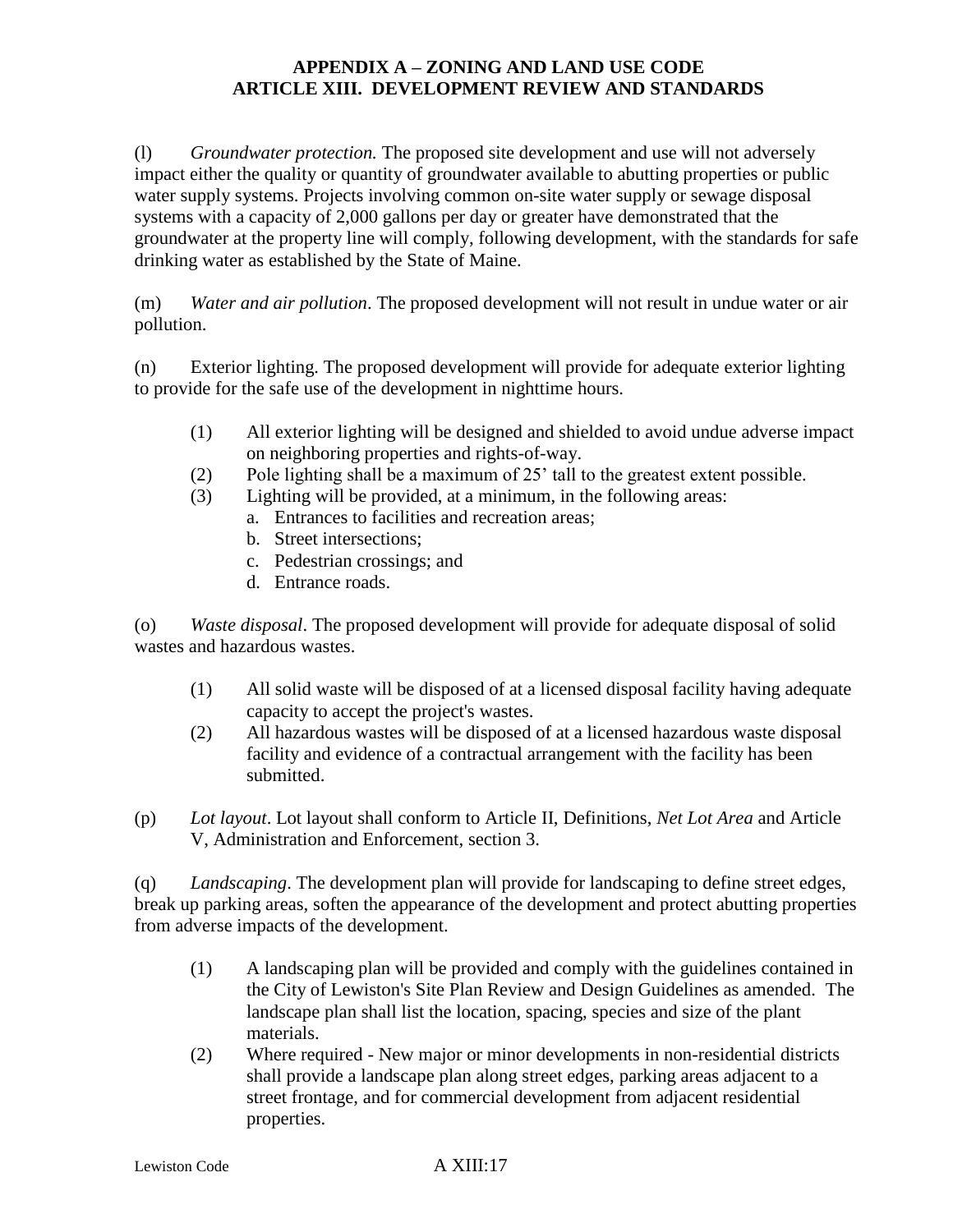- (3) Landscaping requirements Required frontage landscaping shall consist of one canopy tree for every 25-50 linear feet of frontage and shrubs planted between the street trees every 5 feet on center. Trees shall be a minimum of 8 feet in height and 2.5" caliper at the time of planting. Shrubs shall be a minimum of 24' in height at the time of planting. Perennial or annual flower beds may comprise 25% of the frontage landscaping. The spacing of trees and shrubs may altered to better fit the conditions of the site.
- (4) Maintenance: Property owners are responsible for maintaining the landscaping on the property as approved in Development Review. Canopy trees may have the lower 1/3 branches pruned to allow visibility into the site and shrubs must be maintained at a minimum height of 36".

(r) *Shoreland relationship*. The development will not adversely affect the water quality or shoreline of any adjacent water body. The development plan will provide for access to abutting navigable water bodies for the use of residents of the development.

(s) *Open space*. The development plan will provide for recreation areas and open space to meet the needs of residents and users of the development.

- (1) For projects involving the construction of ten or more new residential dwelling units in a subdivision, a portion of the site shall be set aside as permanent open space or recreational land.
- (2) Required Open Space -

The size of the area to be set aside for open space shall be based upon the following:

- a. Dwelling units exclusively for occupancy by persons 55 years or older--Two hundred and fifty square feet per dwelling unit.
- b. Dwelling units with less than two rooms designed or used for sleeping--Three hundred fifty square feet per dwelling unit.
- c. Dwelling units with two rooms designed or used for sleeping--Seven hundred square feet per dwelling unit.
- d. Dwelling units with three or more rooms designed or used for sleeping--One thousand square feet per dwelling unit.
- e. For mobile home parks, the size of the area to be set aside shall be no less than ten percent of the combined area of the individual lots within the mobile home park.
- (3) No portion of the site used to meet the minimum lot size or minimum lot area per dwelling unit requirements shall be used toward meeting this requirement. This shall include the required open space in a clustered residential development.
- (4) The area to be set aside for open space shall be shown on the development plan and marked "Reserved for Recreation and/or Conservation Purposes".
- (5) The open space provided to meet this requirement shall be owned and managed by one of the following methods:
	- a. Continued ownership by the project owner for developments involving rental housing, mobile home parks and similar situations where the development remains under single ownership; or
	- b. Ownership by a condominium or lot owners association for developments involving the creation of separate lots, condominiums or other situations where the development is owned by a number of entities; or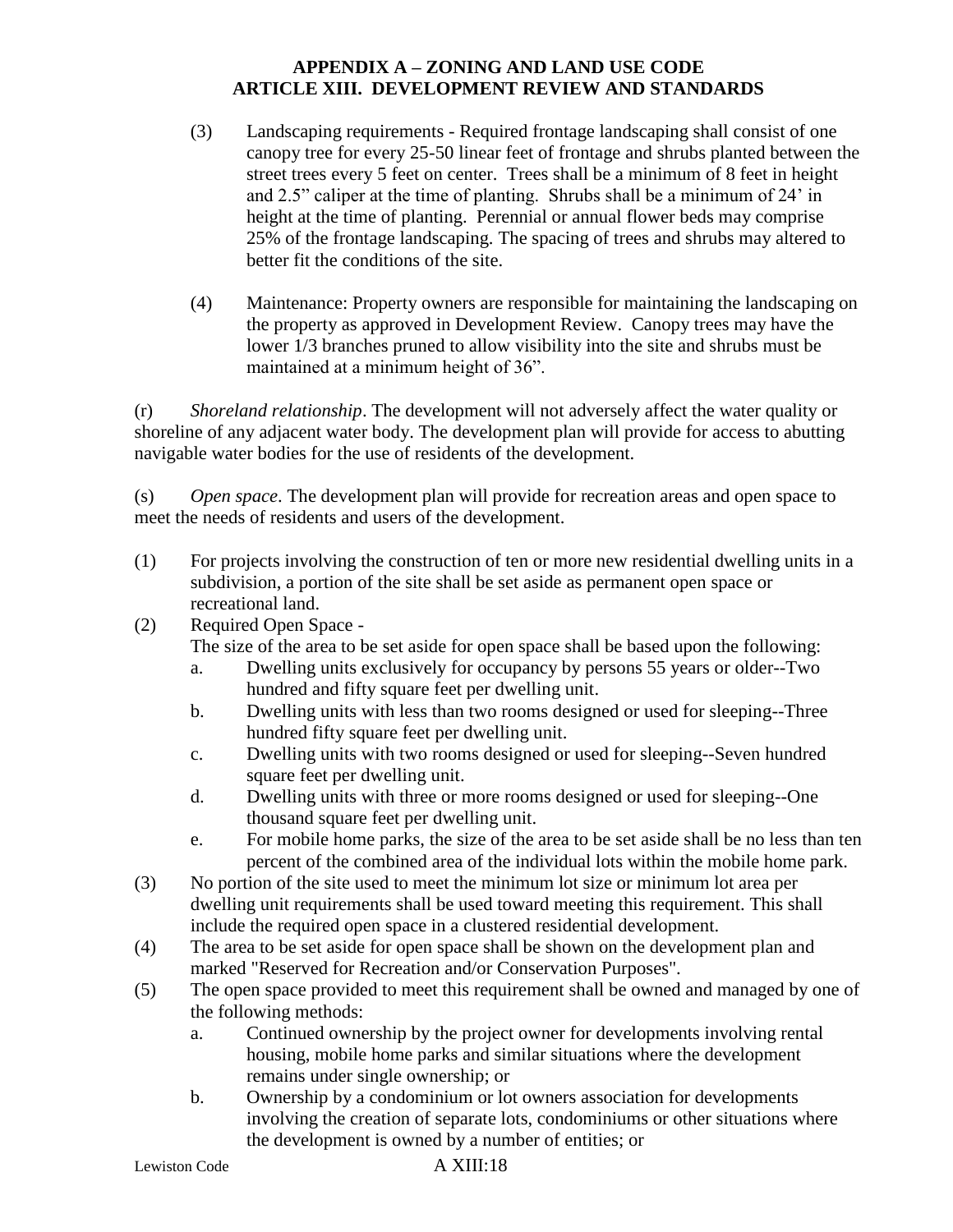- c. Dedication of the land to the City of Lewiston as public park land; or
- d. Transfer, with permanent restrictions, to a land trust or other recognized conservation organization.
- (6) The planning board shall approve the arrangements for the ownership, control and maintenance of the open space as part of the approval of the final plan. No changes in the ownership or management of the open space shall be made without planning board approval. The arrangements for the ownership and management, if the open space is not to be dedicated to the city, shall provide for at least the following:
	- a. That the area shall be permanently maintained as open space.
	- b. That there shall be no transfer of the open space separately from the remainder of the development without approval of the planning board.
	- c. That there shall be no division of the property.
	- d. That no structures or buildings other than those shown on the approved plan shall be erected in the open space.
	- e. That any agricultural or forestry activity be carried out in accordance with an approved plan of action.
- (7) The land designated as open space shall meet the following requirements:
	- a. The site shall have pedestrian access from a public street or private road and shall be of such size, shape, and topography as to be usable for open space or recreation purposes, with at least 50 percent of the land to be suitable to be used for active recreation, including, but not limited to, softball fields, swimming pools, tennis courts, bicycle paths, tot lots and hard surface court games.
	- b. Parcels that can be combined with existing city-owned property, dedicated open space on adjacent parcels, or with possible future land dedications shall be given priority.
	- c. The land will be maintained in a usable condition and retained in a natural state to the maximum extent practicable. All clearing, grading and material placement or removal shall be carried out in accordance with the approved landscape plan and under the supervision of the city engineer and code enforcement officials.

(t) *Technical and financial capacity*. The applicant has demonstrated that he has the financial and technical capacity to carry out the project in accordance with this Code and the approved plan.

(1) The applicant has submitted evidence from a financial institution or other source of project funding that demonstrates that adequate resources are available to complete the project in accordance with the approved plans.

(u) *Buffering*. The development shall comply with the guidelines contained in the City of Lewiston's Site Plan Review and Design Guidelines as amended and provide for the buffering of adjacent uses where there is a transition from one type of commercial use to a residential use and to screen service and storage areas.

(v) *Compliance with district regulations*. The applicant has established that the development will be consistent with the district regulations of Article XI.

(w) *Design consistent with performance standards*. The applicant has so designed the development as to make it probable that the development and its use will comply with performance standards of Article XII, insofar as they maybe applicable.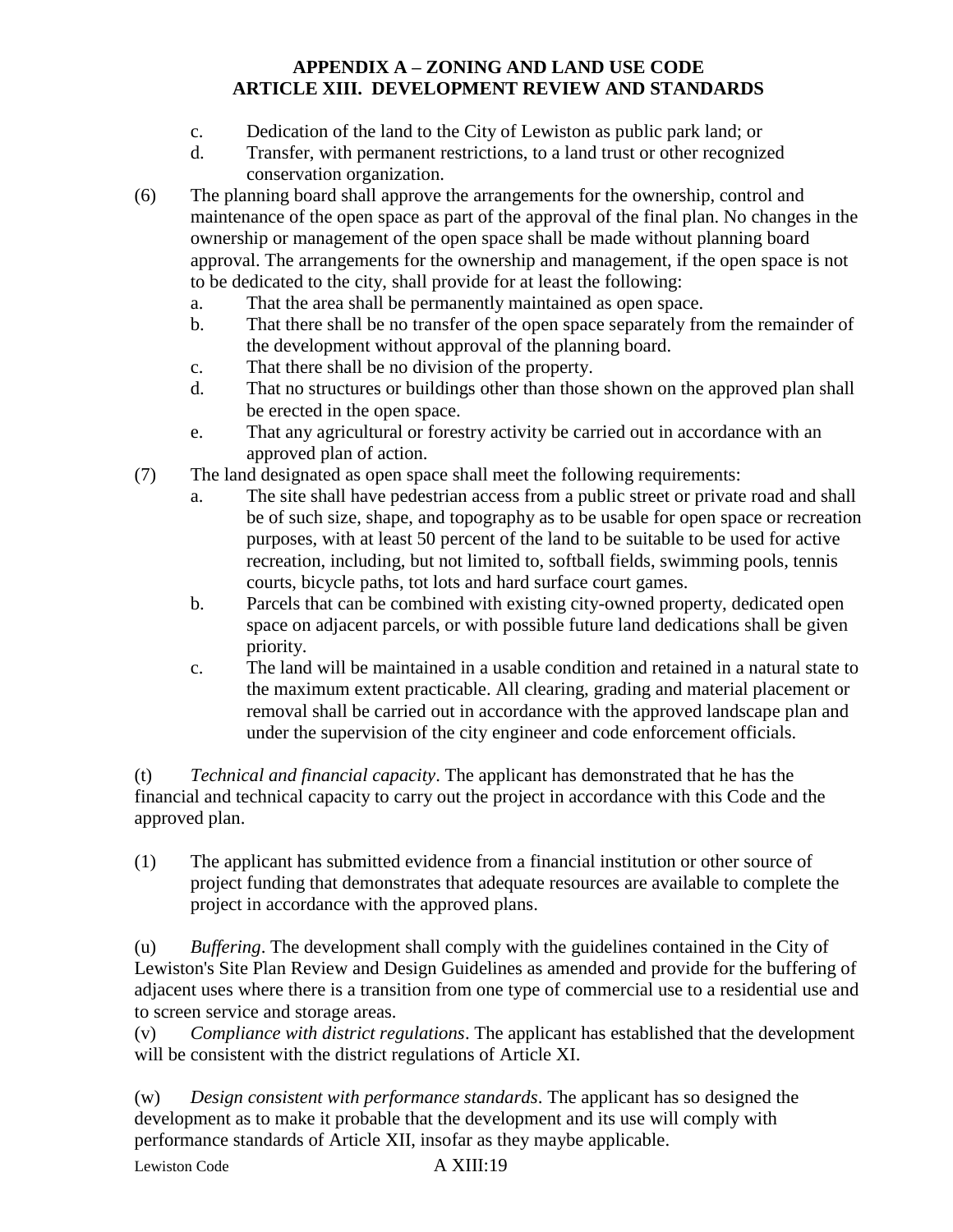(Ord. No. 89-3, 4-7-89; Ord. No. 90-10, 10-4-90; Ord. No. 92-12, 6-4-92; Ord. No. 92-18, 9-10-92; Ord. No. 99-11, 5-20-99; Ord. No. 99-15, 8-12-99; Ord. No. 00-5, 5-4-00; Ord. No. 01-23, 2-7-02; Ord. No. 05-21, 1-19-06; Ord. No. 06-17, 2-8-07; Ord. No. 07-02, 3-22-07; Ord. No. 08-08, 10-2-08; Ord. No. 16- 12, 12-15-16; Ord. No. 20-10j, 11-05-20)

#### **Sec. 5. Coordination with state subdivision law.**

To the extent that the following standards are not contained in article XIII, section 4, said standards shall be applicable to the review and approval of subdivisions:

- (1) Will not result in undue water or air pollution. In making this determination, it shall at least consider: the elevation of land above sea level and its relation to the floodplains; the nature of soils and subsoils and their ability to adequately support waste disposal; the slope of the land and its effect on effluents; the availability of streams for disposal of effluents; and the applicable state and local health and water resources regulations.
- (2) Has sufficient water available for the reasonably foreseeable needs of the subdivision.
- (3) Will not cause an unreasonable burden on an existing water supply, if one is to be utilized.
- (4) Will not cause unreasonable soil erosion or reduction in the capacity of the land to hold water so that a dangerous or unhealthy condition may result.
- (5) Will not cause unreasonable highway or public road congestion or unsafe conditions with respect to use of the highways or public roads, existing or proposed.
- (6) Will provide for adequate sewage waste disposal.
- (7) Will not cause an unreasonable burden on the ability of a municipality to dispose of solid waste and sewage, if municipal services are to be utilized.
- (8) Will not have an undue adverse effect on the scenic or natural beauty of the area, aesthetics, historic sites or rare and irreplaceable natural areas or any public rights for physical or visual access to the shoreline.
- (9) Is in conformance with this Code and the city's comprehensive plan.
- (10) The subdivider has adequate financial and technical capacity to meet the above stated standards.
- (11) Whenever situated, in whole or in part, within 250 feet of any pond, lake, river or tidal waters, will not adversely affect the quality of that body of water or unreasonably affect the shoreline of that body of water.
- (12) Will not, alone or in conjunction with existing activities, adversely affect the quality or quantity of groundwater.
- (13) The subdivider will determine, based on the Federal Emergency Management Agency's Flood Boundary and Floodway Maps and Flood Insurance Rate Maps, whether the subdivision is in a flood-prone area. If the subdivision, or any part of it, is in such an area the subdivider will determine the 100-year flood elevation and flood hazard boundaries within the subdivision. The proposed subdivision plan shall include a condition of plat approval requiring that principal structures on lots in the subdivision shall be constructed with their lowest floor, including the basement, at least one foot above the 100-year flood elevation.
- (14) Will not interfere unreasonably with the solar access of existing buildings or adjacent parcels.

#### **Sec. 6. Site plan review and design guidelines.**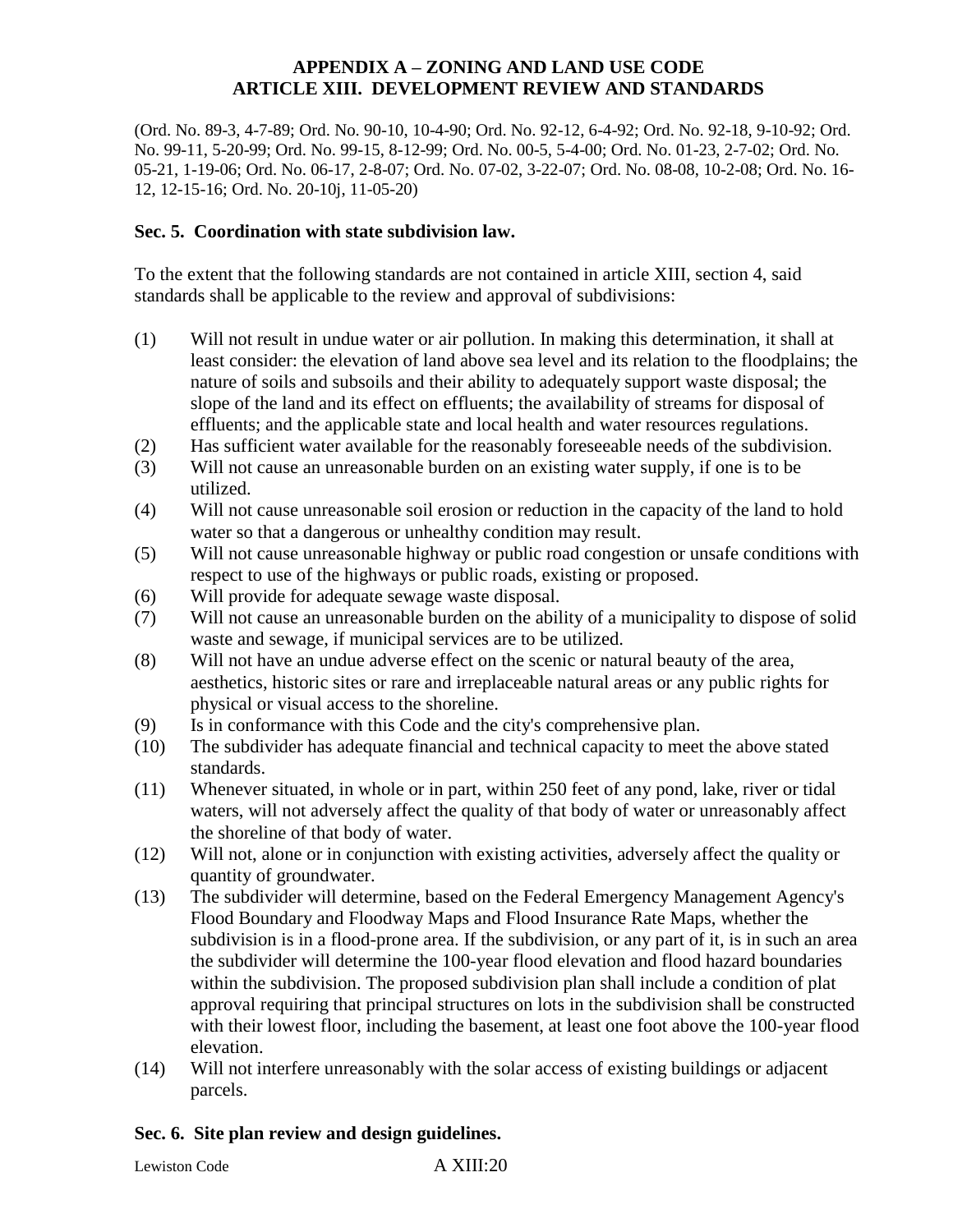The planning board shall adopt, on the recommendation of the planning director, site plan review and design guidelines. The Site Plan Review and Design Guidelines contains two distinct components; 1) City-wide Design Guidelines which shall be advisory in nature, unless specifically stated otherwise and 2) Design District Standards which are required, unless specifically stated otherwise. Applicants for all development review projects shall consider and incorporate said guidelines in the preparation of applications. The planning board and staff review committee shall consider said guidelines in evaluating appropriate design solutions to specific situations. (Ord. No. 20-10j, 11-05-20)

# **Sec. 7. Additional standards for single-family cluster developments.**

(a) Single-family clustered development is a form of housing development which allows a developer to create smaller lots than would otherwise be required by the applicable zoning district regulations in return for setting aside the balance of the tract as permanent open space. The density of the development shall remain the same as if the site were developed as a conventional subdivision in full compliance with the zoning district standard which would otherwise be applicable.

(b) Notwithstanding other provisions of this Code, the planning board may approve development proposals that do not meet the Space and Bulk requirements of Article XI in order to promote cluster development. The purpose of this section shall be to encourage housing development that will result in:

- (1) Open space and recreation areas;
- (2) Variety and choice of housing;
- (3) A pattern of development in harmony with the natural features of the land;
- (4) Efficient use of the land, with small networks of utilities and streets.

(c) In addition to the criteria set forth in Article XIII, section 4, applications for single-family clustered developments shall meet the following standards:

- (1) Each lot will be an element of an overall creative plan for site development. The road and lot layout shall discourage through traffic and provide for pedestrian access to the common open space.
- (2) No single-family clustered development will exceed the allowable residential density (minimum net lot area per dwelling unit) otherwise permitted in the district in which it is located.
- (3) The development will contain a minimum of five lots.
- (4) Individual lot sizes may be reduced to 50 percent of that required by the district requirements, but no lot may be reduced below 5,000 square feet.
- (5) Each individual lot will have at least 50 feet of frontage on a road approved by the planning board.
- (6) Front yard and front setbacks for individual lots will not be reduced to less than 50 percent; parking for not more than one vehicle may take place in the area between the front wall of the building or structure closest to the street, and running the full width of the building, and the reduced front yard area.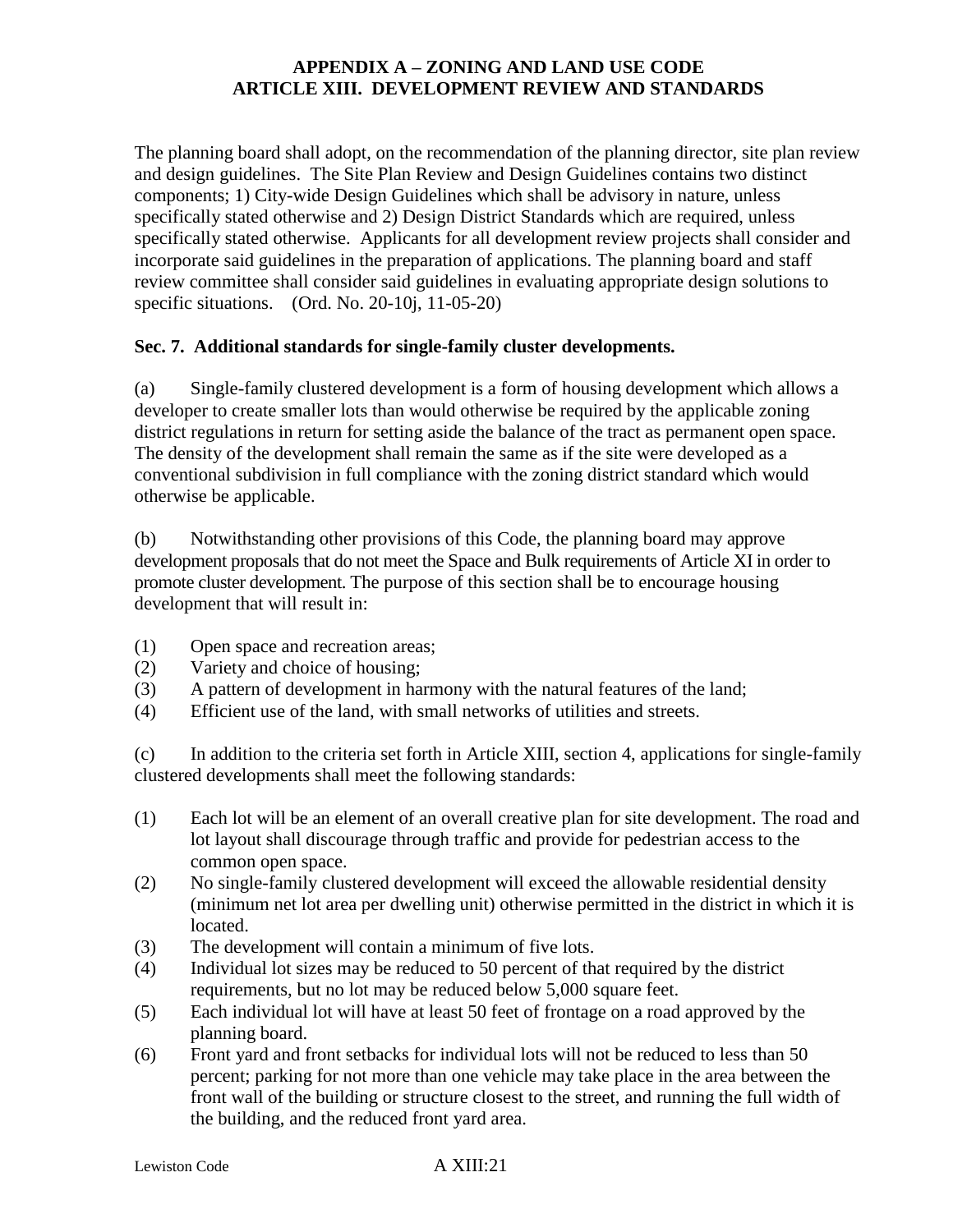- (7) Side yard and side setbacks on one side of an individual lot may be reduced to five feet provided that the minimum fire separation distance required by the International Building Code, as amended, is maintained between adjacent structures;
- (8) The common open space will meet the following requirements:
	- a. To the extent that any proposed lots in a cluster development have a lot area less than would otherwise be required for other than a cluster development, the difference between the aggregate lot area of said proposed lots and the aggregate required lot area of said lots for other than a cluster development shall be added to the minimum size requirements otherwise imposed for common open space and the total shall constitute the minimum area required for common open space in a single-family cluster development. Said common open space shall be used to preserve natural features, protect wildlife cover and to provide outdoor recreation areas. The open space shall be located to be easily accessible to all lots in the development and the shape and location of the open space will be such that it is readily usable for its intended purpose and enhances the overall quality of the development.
	- b. The common open space will be accessible to the residents of the development, and will be used to preserve natural features, protect wildlife cover, outdoor recreation and for outdoor living purposes.
	- c. The formation and incorporation by the developer of a homeowner's association will be a condition of the approval, with evidence of its accomplishment submitted to the planning board prior to final plan approval. Covenants for mandatory membership in the association will be included in the deed for each lot or unit. The association will have the responsibility of maintaining private roads and utilities, the common open space and other private facilities dedicated to the use in common by the development's residents. Cluster developments utilizing side and front setback reduction provisions must incorporate into their covenants the areas where reductions may take place.
	- d. The open space will be distributed to be easily accessible to all lots in the development.
	- e. The shape and location of the open space will be such that it is easily used for its intended purpose and enhances the overall quality of the development.
- (9) Where possible, building sites will be oriented with consideration for scenic vistas, natural landscape features, topography and potential solar access.
- (10) Development proposals will include a landscape plan encompassing the treatment of roads, paths, service and parking areas, open space, buffers from surrounding uses, areas where side and front setback reductions may take place, and shall detail the way in which important natural features are to be preserved and any alterations to, or improvements to be located in, the common open space.
- (11) Lots within cluster developments that gain their frontage along extensions of existing streets may only have their frontage, front setbacks and individual lot size reduced by a maximum of 25 percent of that required by the district, and only if the planning board finds that the proposed street extension utilizes appropriate design techniques, as set forth in the city's site plan review and design guidelines, that provide an orderly transition from established single-family neighborhoods into the cluster development. Lots proposed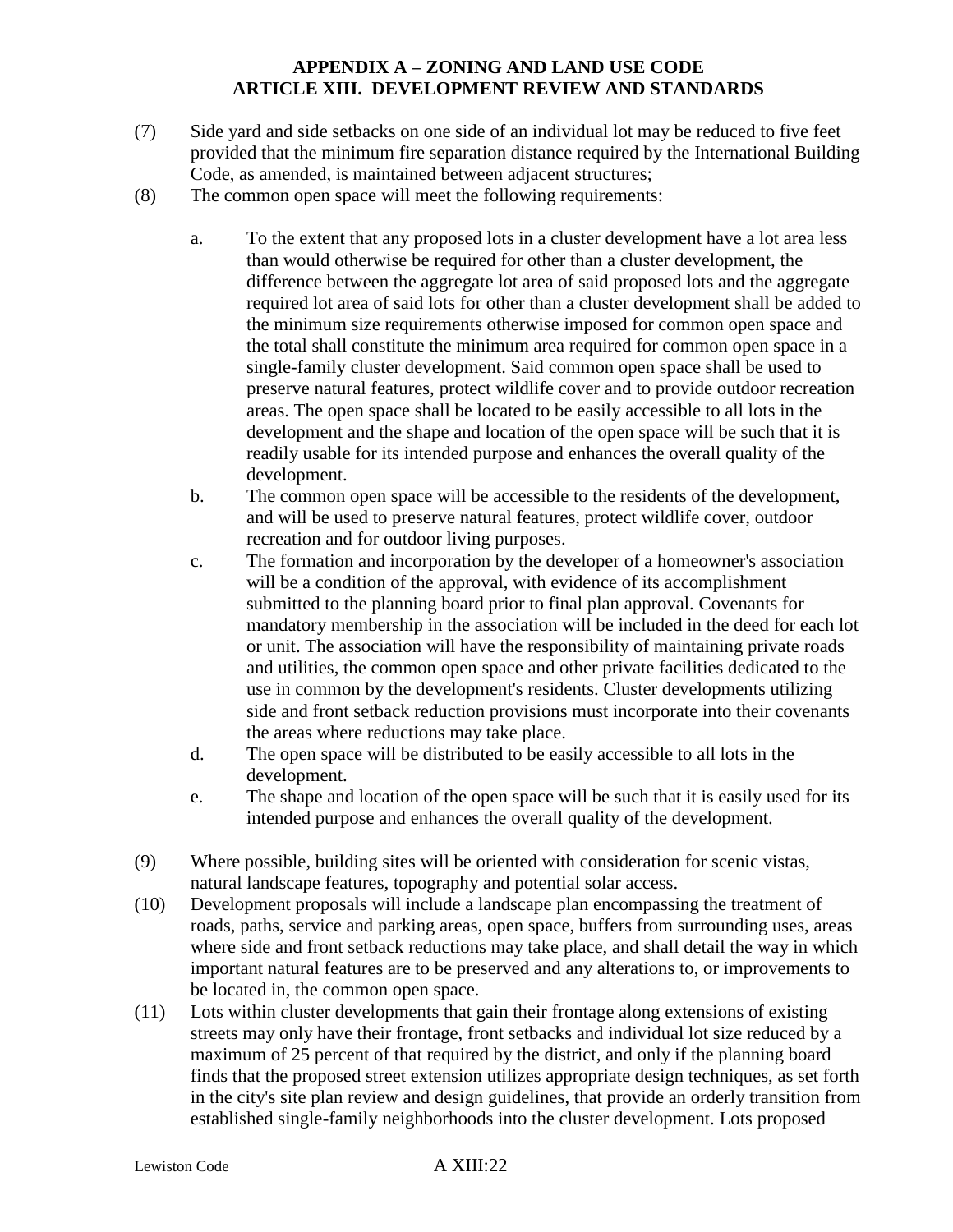along existing, accepted city streets cannot utilize cluster provisions to modify space and bulk standards required by the district.

(12) Roads that are to remain private within the development must meet the standards contained in the City of Lewiston's Policy for the Design and Construction of Streets and Sidewalks.

(Ord. No. 90-10, 10-4-90; Ord. No. 06-17, 2-8-07; Ord. No. 07-02, 3-22-07; Ord. No. 20-10j, 11-05- 20)

# **Sec. 8. Additional standards for multi-unit residential development.**

In addition to the criteria set forth in Article XIII, section 4, applications for:

- (1) Mixed single-family residential developments;
- (2) Mixed residential developments;
- (3) Planned residential developments; or
- (4) Developments in which two or more principal residential structures are placed on one lot.

shall meet the following additional standards:

- (1) *Relationship of residences and open spaces.* The dwelling units and other improvements will be located so that each unit has access to the open space and/or recreational facilities. The open space should be located to enhance the living environment of each unit in the development.
- (2) *Buffering.* The plan for development will provide for the buffering of adjacent properties. To this end, no building, structure or other facility shall be located within any required yard area. Within this yard area, a combination of landscaping, natural vegetation, fencing and grading shall be used to minimize the impact on abutting property owners. No parking, roads or service facilities will be located in this buffer strip.
- (3) *Recreation facilities.* An area equal to 500 square feet per dwelling unit will be set aside as recreation areas and will be developed with recreational facilities suitable for the anticipated occupants of the development.
- (4) *Private outdoor space.* The design of the development will provide each dwelling unit with a private, outdoor space immediately adjacent to the unit where the architectural style of the buildings makes this possible.
- (5) *Storage.* Each dwelling unit will have access to and use of a minimum of 400 cubic feet of private, lockable storage space either within the individual dwelling unit or in common storage facilities.

The development plan will also make provisions for the safe storage of such items as recreational vehicles and boats for dwellings other than detached single-family homes. These storage areas will be screened and landscaped.

- (6) *Open space.* At least 25 percent of the total lot area will be set aside as open space. Areas of the site with significant development constraints or outstanding natural features will be included in the open space. If the site contains soils which are identified as prime farmland soils, consideration should be given to including these areas in the open space. This land, in whole or in part, may be controlled by one or more of the following methods:
	- a. Ownership by the owner of the development;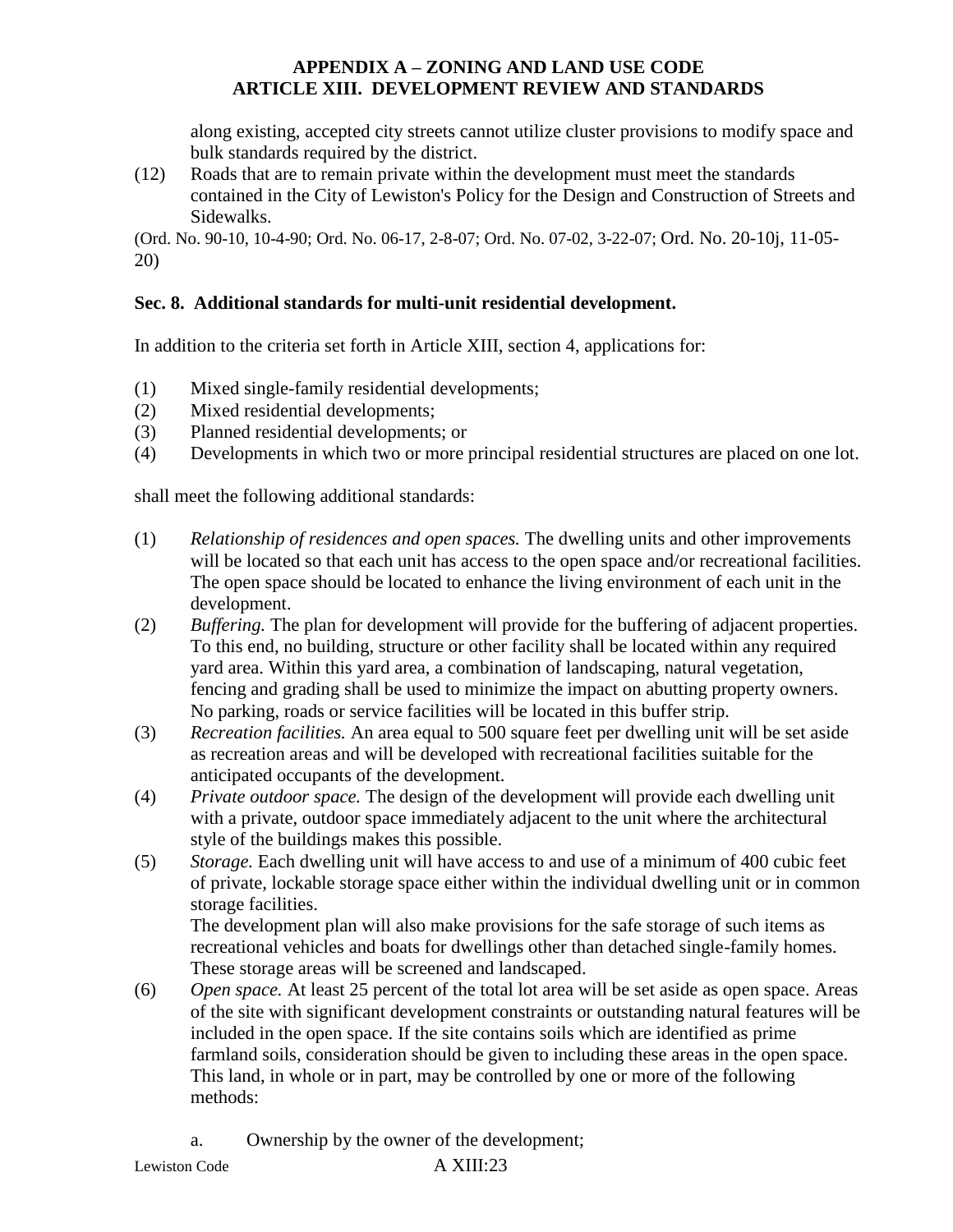- b. Joint ownership by the owners of units within the project;
- c. Joint ownership by the owners of the units within the project with a conservation easement granted to the city or recognized conservation organization;
- d. Dedication to the city as public open space land;
- e. Transfer, with permanent restrictions, to a land trust or other recognized conservation organization;
- f. Transfer, with permanent restrictions, to a farmer for use as agricultural land.

The planning board shall approve the arrangements for the ownership, control and maintenance of the open space as part of the approval of the final plan. No changes in the management of the open space shall be made without planning board approval.

The arrangements for the ownership and management of the open space will provide for, at least the following:

- a. That the area shall be permanently maintained as open space.
- b. That there shall be no transfer of the open space separately from the remainder of the development without approval of the planning board.
- c. That there shall be no division of the property.
- d. That no structures or buildings other than those shown on the approved plan shall be erected in the open space.
- e. That any agricultural or forestry activity be carried out in accordance with an approved plan of action.

# **Sec. 9. Additional standards for mobile home parks.**

In addition to the standards set forth in article XIII, section 4, applications for mobile home parks shall meet the following additional standards.

- (1) *Road and lot layout.*
	- a. The mobile home park will be designed so that each mobile home is placed on a defined lot having access from a road within the mobile home park. The roads and lots will be laid out to provide safe and convenient access to every mobile home lot. The lot layout will be designed so that the vehicular access to each lot is from the internal road system of the mobile home park and not from existing public streets.
	- b. Roads within a park shall be designed and constructed in accordance with the City of Lewiston's Policy for the Design and Construction of Streets and Sidewalks.

(2) *Mobile home lot standards.* Each mobile home lot will have a minimum lot size of 5,000 square feet which will be arranged so that any unit placed on the lot shall be able to be located so that it is at least 15 feet from the front lot line and at least ten feet from each side or rear lot line. Each lot will have a minimum of 45 feet of frontage on the roadway.

(3) *Trash facilities.* If house-to-house trash pickup is not provided within the park, suitable trash disposal facilities will be provided. These facilities shall be completely fenced and landscaped.

- (4) *Mobile home park cluster developments.*
	- a. Notwithstanding other provisions of the Code, the planning board may approve development proposals that do not meet the Space and Bulk standards of Article XI in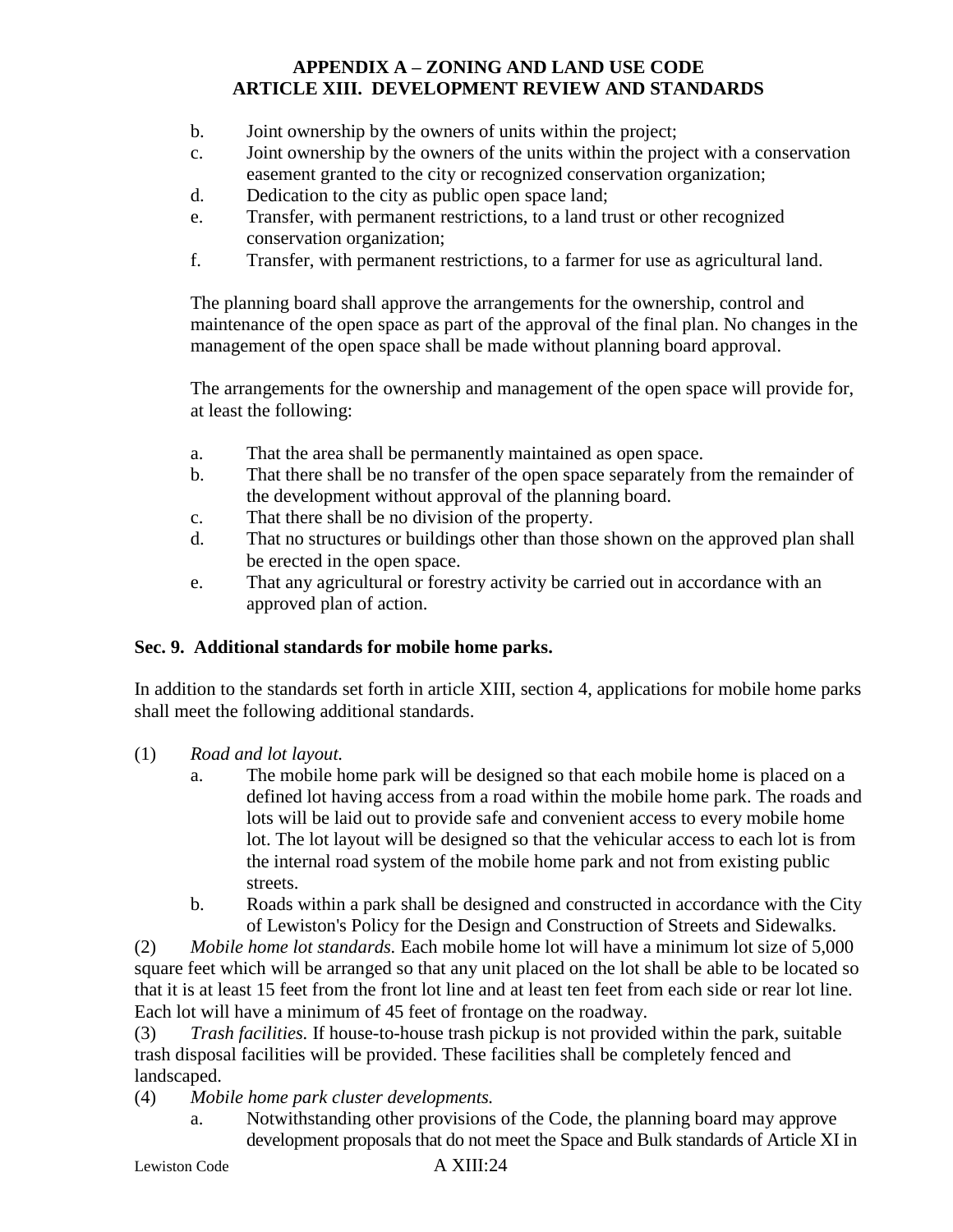order to promote cluster development that will permit innovative approaches to park design which are sensitive to the natural opportunities and constraints of the site, and that will result in:

- 1. Open space and recreation areas;
- 2. A pattern of development in harmony with the natural features of the land;
- 3. Efficient use of the land, with small network of utilities and streets;
- 4. Siting of units on lots to avoid monotony and sameness.
- b. In addition to the criteria set forth in article XIII, section 4 of this Code, applications for mobile home park cluster developments shall meet the following standards:
	- 1. Each lot will be an element of an overall creative plan for site development. The road and lot layout shall discourage through traffic and provide for pedestrian access to the common open space;
	- 2. No mobile home park development will exceed the allowable residential density based on a net lot area of 6,500 square feet per unit;
	- 3. Individual lot sizes will not be reduced to less than 4,000 square feet;
	- 4. Each lot will have at least 25 feet of frontage on a road approved by the planning board;
	- 5. Individual lot front setbacks will not be reduced to less than ten feet; parking in the front yard is permitted; carports of noncombustible materials are not subject to side setback requirements;
	- 6. Individual lot side setbacks on one side of the lot may be reduced to five feet provided that the minimum fire separation distance required by the International Residential Code, as amended, is maintained between adjacent structures; rear setbacks may be reduced to zero along rear lot lines adjacent to required buffers;
	- 7. To the extent that any proposed lots in a cluster development have a lot area less than would otherwise be required for other than a cluster development, the difference between the aggregate lot area of said proposed lots and the aggregate required lot area of said lots for other than a cluster development shall be added to the minimum size requirements otherwise imposed for common open space and the total shall constitute the minimum area required for common open space in a mobile home park cluster development. Said common open space shall be used to preserve natural features, protect wildlife cover and to provide outdoor recreation areas. The open space shall be located to be easily accessible to all lots in the development and the shape and location of the open space will be such that it is readily usable for its intended purpose and enhances the overall quality of the development;
	- 8. Where practicable, building sites will be oriented with consideration for scenic vistas, natural landscape features, topography and potential solar access;
	- 9. Development proposals will include a landscape plan encompassing the treatment of roads, paths, service and parking areas, open space, buffers from surrounding uses, and areas where side and front setback reductions may take place, and shall detail the way in which important natural features are to be preserved and any alterations to, or improvements to be located in, the common open space;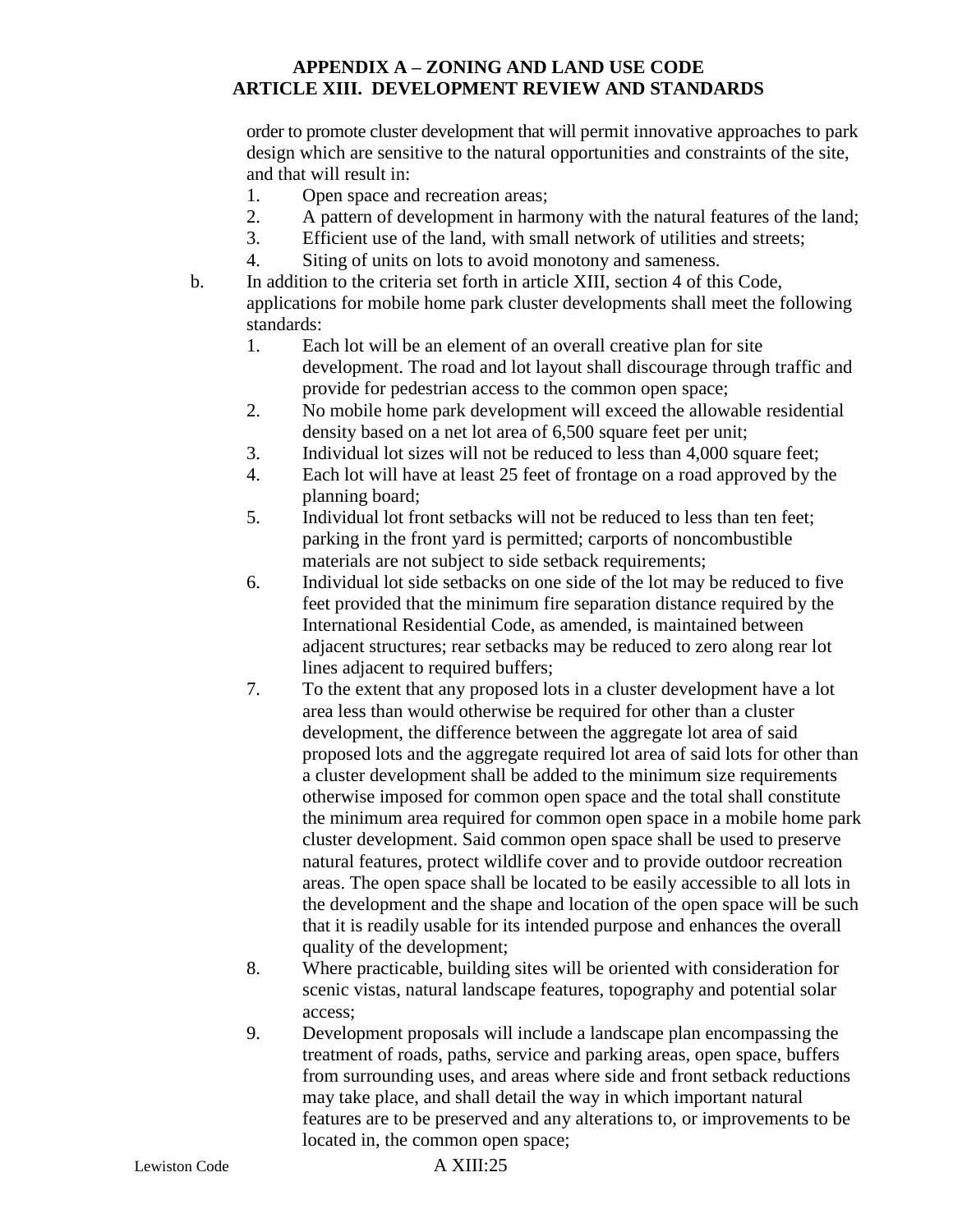10. For mobile home parks utilizing side and front setback reduction provisions, the developer must submit park rules which specify that these reductions may take place and how maintenance of structures on lots where reductions take place shall be accomplished including necessary access easements on required buffer or other areas.

(Ord. No. 90-10, 10-4-90; Ord. No. 07-02, 3-22-07; Ord. No. 20-10j, 11-05-20)

#### **Sec. 10. Additional standards for private commercial or industrial subdivisions.**

Lots within a private commercial or industrial development may gain their required frontage on private roads. In addition to the criteria set forth in Article XII, section 18 and Article XIII, section 4, applications for these developments shall meet the following additional standards:

- (1) The development will have a minimum lot size of five acres with a minimum of 100 feet of frontage upon an accepted public street.
- (2) Existing development patterns or existing natural features in the development area would reasonably preclude the construction of a road to public standards.
- (3) The formation and incorporation by the developer of a lot owners' association with evidence of its accomplishment submitted to the planning board prior to final plan approval. Covenants for mandatory membership in the association will be included in the deed for each lot. The association will have the responsibility of maintaining private infrastructure, including roads, sanitary and storm systems and water supply systems.
- (4) Existing and proposed buildings on proposed private roads may have their required front yard and setbacks from the private road reduced by the planning board to accommodate the private road layout and to promote uniform building setbacks from that private road within the subdivision. The reductions, however, must not interfere with the convenient and safe use of the road right-of-way for all vehicles and pedestrians, and must be noted on the plans and be incorporated into the covenants of the development. Unless a variance is obtained from the board of appeals, all other space and bulk standards required for the respective zoning district must be met by the existing structures, proposed lot and any proposed building or structure.

(Ord. No. 92-12, 6-4-92; Ord. No. 20-10j, 11-05-20; Ord. No. 22-11, 6-2-22)

#### **Sec. 11. Expiration of approval.**

(a) Initiation of development within two years.

- (1) If development has not occurred as defined within the scope of this Code within two years, development review approval shall expire. The applicant may not begin construction or operation of the development until a new approval is granted. A statement to this effect must appear on all approved plans.
- (2) An extension of development review approval must be made within two years of the initial granting of approval. The applicant must state the reasons why the development was not begun within two years from the granting of the initial approval and the reasons why the applicant will be able to begin the activity within two years from the granting of an extension, if granted. Extensions of approval may include information submitted in the initial application by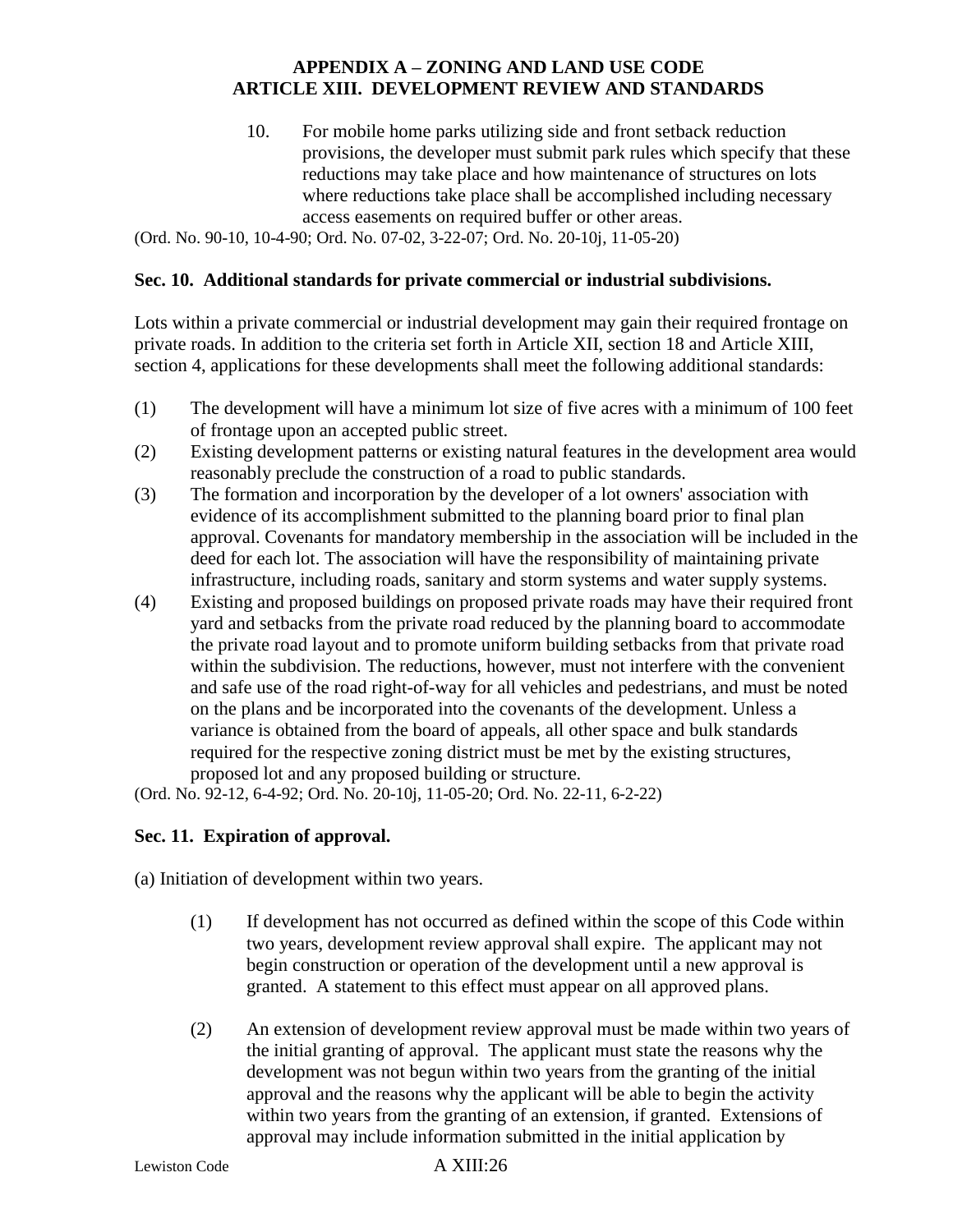reference. Only one extension of the initial approval shall be allowed under these provisions.

- (b) Reexamination after five years.
	- (1) If the approved development is not completed within five years from the date of the granting of approval or extension of approval, said approval shall expire and the applicant shall reapply for a new approval. A statement to this effect must appear on all approved plans. The appropriate reviewing authority must reexamine its initial approval and may impose additional terms or conditions or prescribe other necessary corrective action to respond to significant changes in circumstances which may have occurred between the date of original approval and the date of expiration of that approval, including any extension thereto. Within the scope of this Code, these changes may include, but not be limited to zoning, stormwater, environment, and traffic regulations. The appropriate reviewing authority may waive requiring any additional terms or conditions or other necessary corrective actions for a particular development for which it is determined the changes to be insignificant.

(Ord. No. 90-5, 5-17-90; Ord. No. 93-3, 6-17-93; Ord. No. 10-12, 12-23-10)

# **Sec. 12. Performance guarantee.**

- (a) *Performance guarantee required.*
- (1) Prior to the release of the approved plan, the developer shall file a performance guarantee or conditional agreement with the director of planning covering the following improvements:
	- a. The construction of any streets which are eligible to be accepted by the city as public ways; and
	- b. The construction of any water supply or sewerage system other than individual on-site facilities; and
	- c. The construction of any drainage systems; and
	- d. The construction of erosion and sedimentation control measures or landscaping required to meet the standards of this Code; and
	- e. The construction of traffic improvements on or off the site necessary to meet the criteria of this article; and
	- f. The maintenance of the improvements listed above until the street and related improvements are accepted by the city.
- (2) The performance guarantee may be tendered in one of the following terms:
	- a. A certified check payable to the City of Lewiston;
	- b. A savings account passbook issued in the name of the City of Lewiston;
	- c. An irrevocable letter of credit from a financial institution acceptable to the planning board; or
	- d. A faithful performance bond running to the City of Lewiston and issued by a surety company licensed to do business in the State of Maine.
- (3) The amount of the performance guarantee shall be 125 percent of the cost of furnishing, installing, connecting and completing in good working condition all of the street grading, paving, storm drainage, utilities, and other similar improvements, including maintenance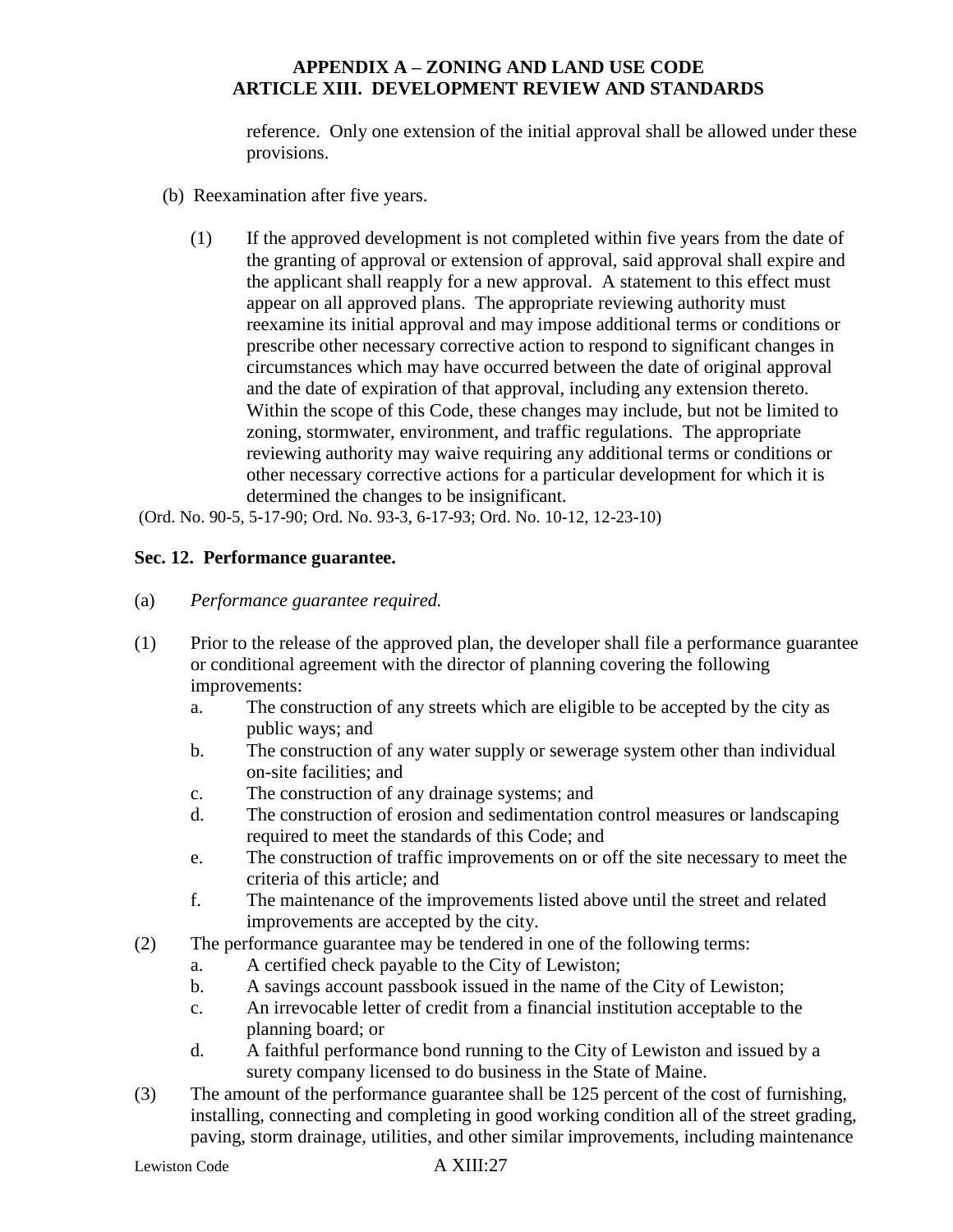until accepted by the city, as specified above. All guarantees shall be conditioned upon the completion of all such improvements within two years from the date of the approval of the plan, as recorded on the plan, with extensions to this deadline only as permitted by this Code. If a performance guarantee as described in subsection (1) above has been satisfactorily filed with the city, building permits may be issued for construction within the development prior to completion of required improvements, but prior to occupancy of a building or dwelling unit, the improvements serving that building or dwelling unit shall be in place and serviceable.

For all developments as to which a performance guarantee is required, the following statements shall appear on the approved plan:

- a. Although there is a performance guarantee as to public improvements, it may be inadequate, and there is no obligation on the city to complete the improvements;
- b. There is no performance guarantee as to private improvements.
- (4) The conditional agreement shall be endorsed by the planning board on the plan, and shall provide that no lot or parcel of land may be conveyed, and that no permit may be issued by the division of code enforcement for any building or other permanent structure within the development until the completion of the street grading, paving, storm drainage, utilities and other similar improvements as specified in the plan; and the acceptance of any public improvements by the city. The agreement shall be conditioned upon the completion of all such improvements within two years from the date of the approval of the plan, as recorded on the plan, with extensions of this deadline only as permitted below.
- (5) An extension of the deadline in a performance guarantee or conditional agreement may only be granted by the body which approved the plan for good cause shown and the extension request must be made at least 60 days prior to the time of expiration.
- (b) *Inspection of required improvements.*
- (1) Completion of required improvements shall be determined by the planning board to its satisfaction, which shall receive written and signed certifications by the city engineer that all improvements assured by the performance guarantee or conditional agreement have been constructed in accordance with the plan and all applicable codes and ordinances. Before construction of the required improvements begins, the developer shall provide the city engineer with adequate written notice and a proposed schedule of construction.

(c) *Release of guarantee.* The performance guarantee shall be released by the planning board upon the request of the developer only after:

- (1) The board receives the certifications of completion required in subsection (b)(1) above.
- (2) The developer has furnished the city with an accurate record plan and profile (which may be the original reproducible drawing with corrections, provided the city has been provided with a print of the unaltered original as approved by the planning board) of all streets, including drainage lines and appurtenances, sanitary sewerage lines and appurtenances, water mains and appurtenances and all other utilities as actually installed, with sufficient ties for proper identification.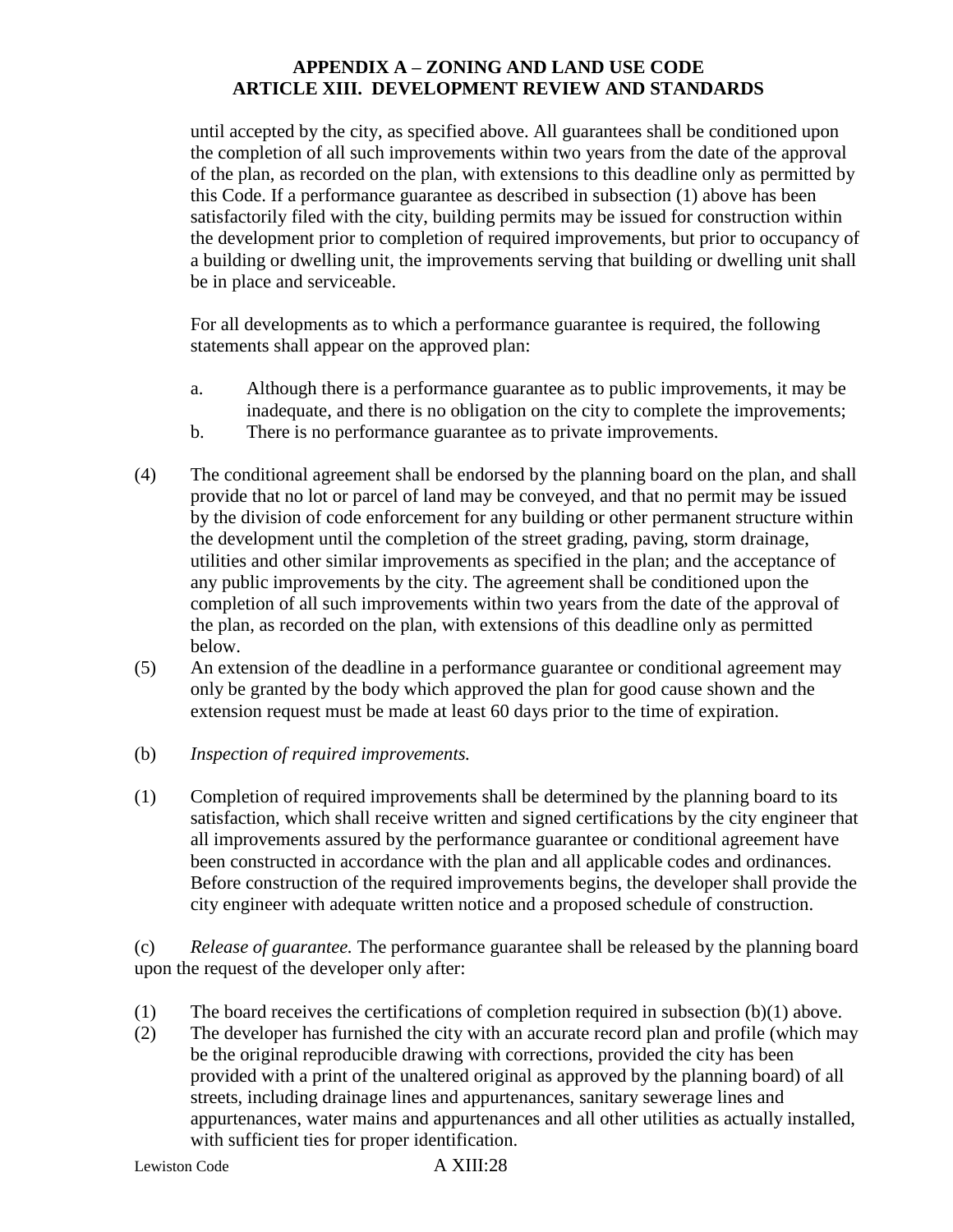(3) The developer has presented to the city council a petition for the laying out and acceptance as a city street, of the dedicated public streets in the development or portion thereof for which release of the performance guarantee is sought, together with a warranty deed for the street right-of-way, free and clear of all encumbrances and providing marketable title in accordance with the Maine Title Standards.

(Ord. No. 90-5, 5-17-90)

#### **Sec. 13. Independent professional review.**

The planning board may require the owner or his authorized agent to carry out an independent professional review of the development for a major development or any aspect thereof which, due to the size or nature of the project, the board determines is necessary to generate facts sufficient to warrant a finding that certain applicable criteria have been met. (Ord. No. 92-12, 6-4-92)

#### **Sec. 14. Reserved.**

### **Sec. 15. Post-construction stormwater management standards**

In addition to the criteria set forth in Article XIII, section 4, applications for new development and redevelopment as defined below, shall meet the following additional standards of this section.

(a) *Purpose.* The purpose of the Post-construction stormwater management standards is to provide for the health, safety, and general welfare of the citizens of the City of Lewiston through monitoring and enforcement of with post-construction stormwater management plans in order to comply with minimum control measure requirements of the federal Clean Water Act, of federal regulations, and of Maine's General Permit for Small Municipal Separate Storm Sewer Systems.

(b) *Objectives.* These standards seek to ensure that post-construction stormwater management plans are followed, and stormwater management facilities are properly maintained and pose no threat to public safety.

#### (c) *Definitions.*

For the purposes of this section, the terms listed below are defined as follows:

- (1) *Applicant* means a Person with requisite right, title or interest or an agent for such Person who has filed an application for New Development or Redevelopment that requires a Post-Construction Stormwater Management Plan under this Ordinance.
- (2) *Best Management Practices ("BMP")* means schedules of activities, prohibitions of practices, maintenance procedures, and other management practices to prevent or reduce the pollution of waters of the State. BMPs also include treatment requirements, operating procedures, and practices to control plant site runoff, spillage or leaks, sludge or waste disposal, or drainage from raw material storage.
- (3) *Clean Water Act* means the federal Water Pollution Control Act (33 U.S.C. § 1251 *et seq*., also known as the "Clean Water Act"), and any subsequent amendments thereto.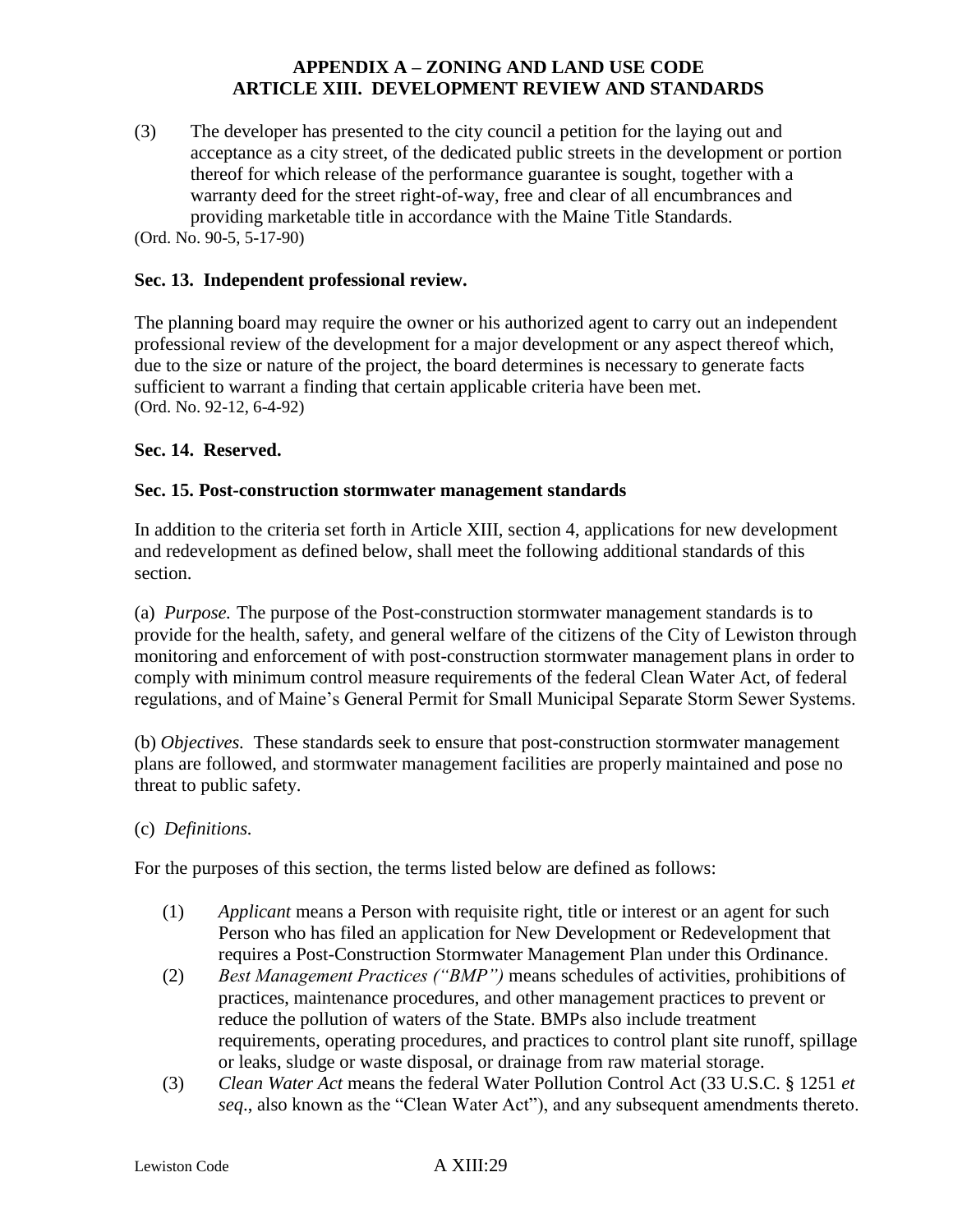- (4) *Construction Activity* means construction activity including one acre or more of Disturbed Area, or activity with less than one acre of total land area that is part of a subdivision, if the subdivision will ultimately disturb equal to or greater than one acre.
- (5) *Discharge* means any spilling, leaking, pumping, pouring, emptying, dumping, disposing or other addition of Pollutants to "waters of the State." "Direct discharge" or "point source" means any discernible, confined and discrete conveyance, including, but not limited to, any pipe, ditch, channel, tunnel, conduit, well, discrete fissure, container, rolling stock, concentrated animal feeding operation or vessel or other floating craft, from which Pollutants are or may be discharged.
- (6) *Disturbed Area* is surface area proposed for clearing, grading and excavation. Mere cutting of trees, without grubbing, stump removal, disturbance or exposure of soil is not considered "disturbed area." "Disturbed area" does not include routine maintenance but does include redevelopment. "Routine maintenance" is maintenance performed to maintain the original line and grade, hydraulic capacity, and original purpose of land or improvements thereon.
- (7) *Enforcement Authority* means the Codes Enforcement Official, with the support of the City Engineer, who are both authorized by the Municipality to administer and enforce this Ordinance.
- (8) *Impervious Area* means the total area of the Premises that consists of buildings and associated constructed facilities or areas that will be covered with a low-permeability material, such as asphalt or concrete, and areas such as gravel roads and unpaved areas that will be compacted through design or use to reduce their permeability.
- (9) *Municipality* means the City of Lewiston.
- (10) *Municipal Permitting Authority* means the municipal official or body that has jurisdiction over the land use approval or permit required for a New Development or Redevelopment.
- (11) *Municipal Separate Storm Sewer System* or *MS4* means conveyances for storm water, including, but not limited to, roads with drainage systems, municipal streets, catch basins, curbs, gutters, ditches, human-made channels or storm drains (other than publicly owned treatment works) owned or operated by any municipality, sewer or sewage district, fire district, State agency or Federal agency or other public entity that discharges directly to surface waters of the State.
- (12) *National Pollutant Discharge Elimination System (NPDES) Stormwater Discharge Permit* means a permit issued by the U.S. Environmental Protection Agency ("EPA") or by the Maine Department of Environmental Protection ("DEP") that authorizes the discharge of pollutants to waters of the United States, whether the permit is applicable on an individual, group, or general area-wide basis.
- (13) *New Development* means any Construction Activity on unimproved Premises.
- (14) *Person* means any individual, firm, corporation, municipality, quasi-municipal corporation, State agency or Federal agency or other legal entity.
- (15) *Pollutant* means dredged spoil, solid waste, junk, incinerator residue, sewage, refuse, effluent, garbage, sewage sludge, munitions, chemicals, biological or radiological materials, oil, petroleum products or by-products, heat, wrecked or discarded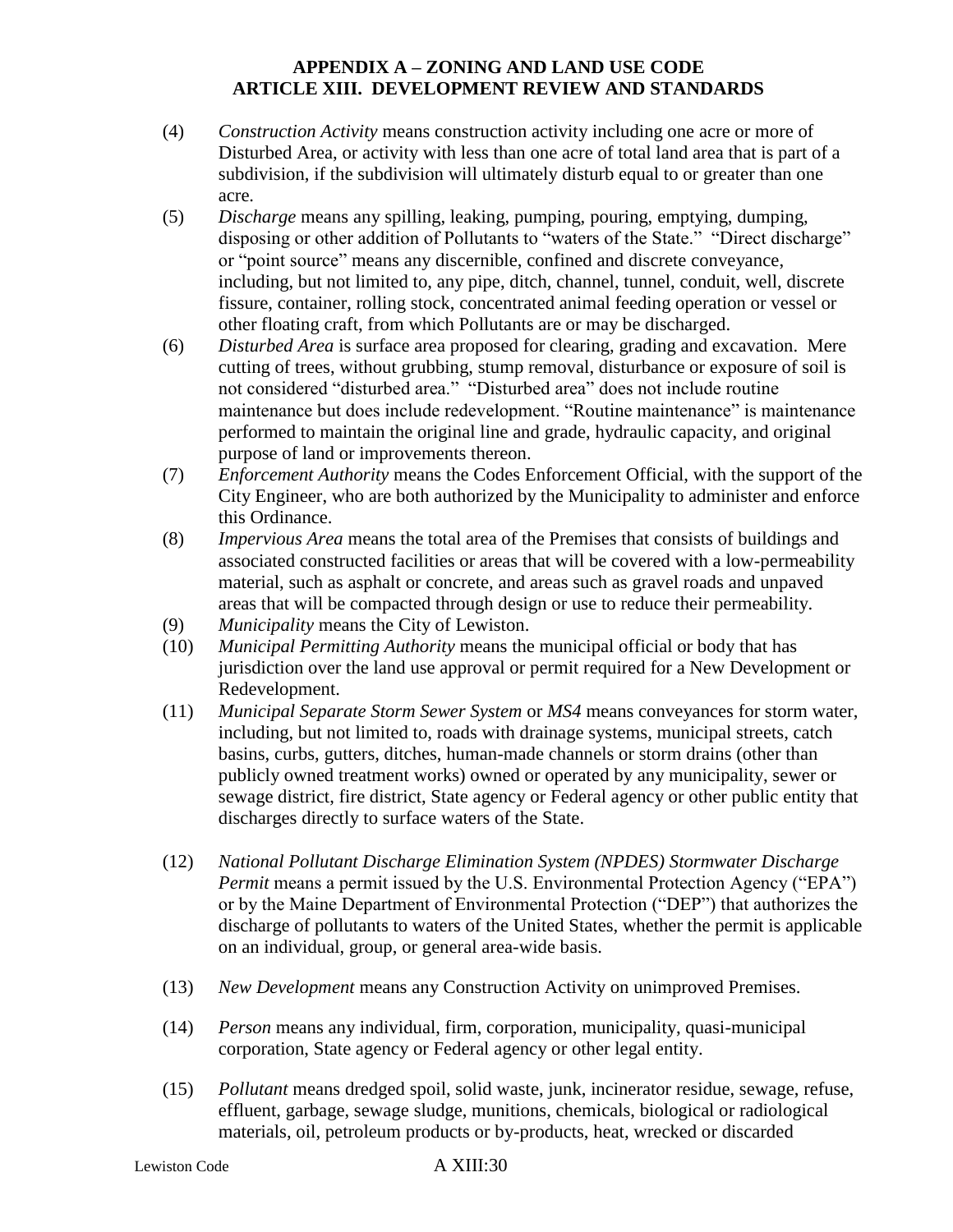equipment, rock, sand, dirt and industrial, municipal, domestic, commercial or agricultural wastes of any kind.

- (16) *Post-Construction Stormwater Management Plan* means BMPs and associated inspection and maintenance procedures for the Stormwater Management Facilities employed by a New Development or Redevelopment to meet the stormwater standards of the Municipality's subdivision, site plan, or other zoning, planning or other land use ordinances, and approved by the Municipal Permitting Authority.
- (17) *Premises* means any building, lot, parcel of land, or portion of land, whether improved or unimproved, including adjacent sidewalks and parking strips, located within the Urbanized Area in Lewiston.
- (18) *Qualified Post Construction Third-Party Inspector* means a person who conducts post-construction Stormwater Management Facilities inspections and meets the following qualifications:
	- a. Have a practical knowledge of stormwater hydrology and stormwater management techniques, including the maintenance requirements for Stormwater Management Facilities, and
	- b. Have the ability to determine if stormwater facilities are performing as intended.
	- c. Have had training and / or is certified in the inspection of Stormwater Management Facilities.
- (19) *Redevelopment* means Construction Activity on Premises already improved with buildings, structures or activities or uses, but does not include such activities as exterior remodeling.
- (20) *Regulated Small MS4* means any Small MS4 regulated by the State of Maine "General Permit for the Discharge of Stormwater from Small Municipal Separate Storm Sewer Systems" effective July 1, 2008 ("General Permit"), including all those located partially or entirely within an Urbanized Area (UA) and those additional Small MS4s located outside a UA that as of the issuance of the General Permit have been designated by the DEP as Regulated Small MS4s.
- (21) *Small Municipal Separate Storm Sewer System*, or *Small MS4*,means any MS4 that is not already covered by the Phase I MS4 stormwater program including municipally owned or operated storm sewer systems, State or federally-owned systems, such as colleges, universities, prisons, Maine Department of Transportation and Maine Turnpike Authority road systems and facilities, and military bases and facilities.
- (22) *Storm Drainage System* means the Municipality's Regulated Small MS4.
- (23) *Stormwater* means any Stormwater runoff, snowmelt runoff, and surface runoff and drainage; "Stormwater" has the same meaning as "Storm Water."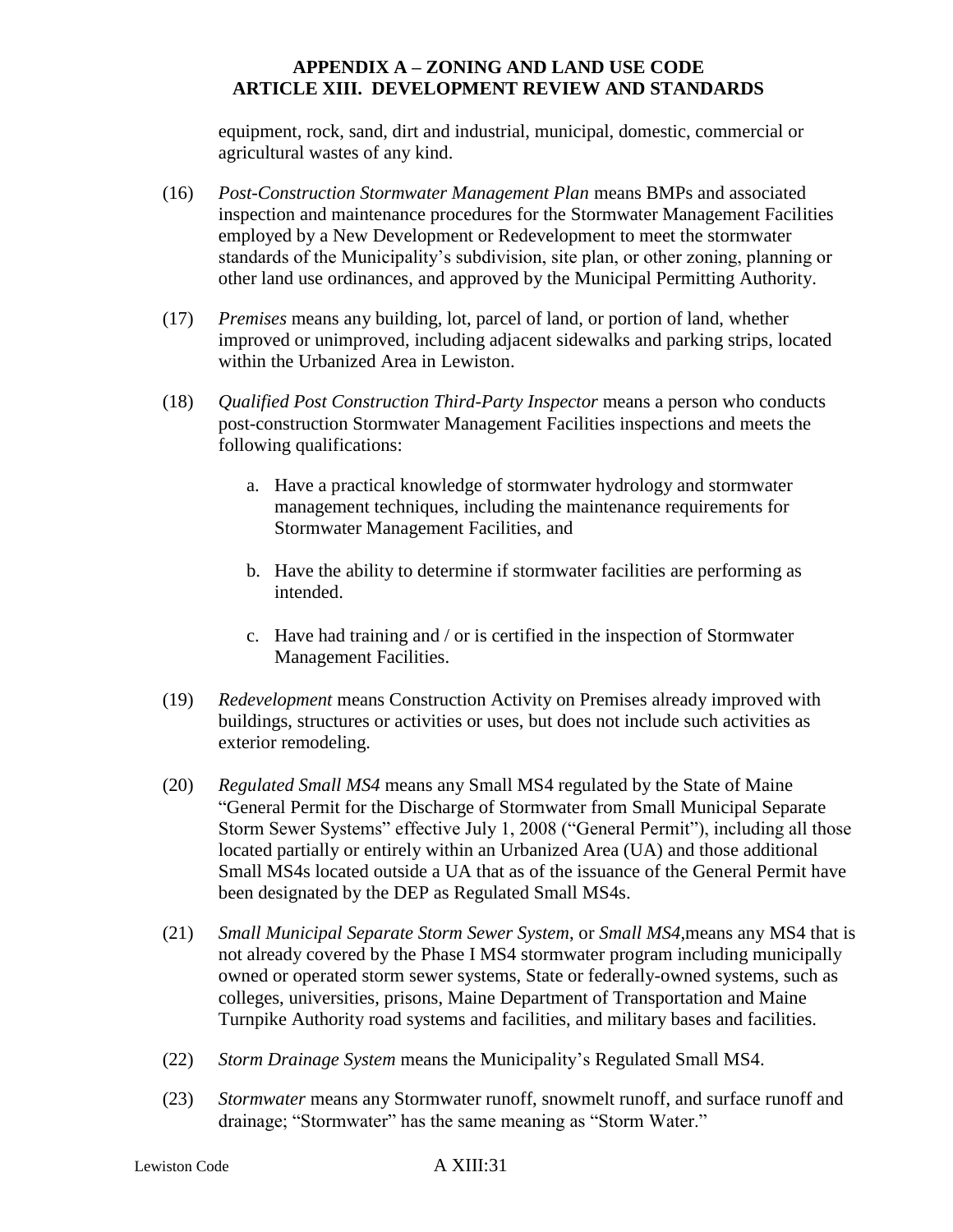- (24) *Stormwater Management Facilities* means any parking areas, catch basins, drainage swales, detention basins and ponds, pipes and related structures that are part of the Post-Construction Stormwater Management Plan for a New Development or Redevelopment.
- (25) *Urbanized Area ("UA").* "Urbanized Area" or "UA" means the areas of the State of Maine so defined by the latest decennial census by the U.S. Bureau of the Census.

# (d) *Applicability.*

- (1) *In General.* This Ordinance applies to all New Development and Redevelopment within the Municipality and to associated Stormwater Management Facilities located within the Urbanized Area.
- (2) *Exception.* This Ordinance does not apply to New Development or Redevelopment on a lot, tract or parcel where that lot, tract or parcel is part of a subdivision that is approved under this Ordinance; said lot, tract or parcel shall not require additional review under this Ordinance, but shall comply with the Post-Construction Stormwater Management Plan requirements for that approved subdivision.
- (e) *Post-Construction Stormwater Management Plan Approval* 
	- (1) *General Requirement*. Notwithstanding any ordinance provision to the contrary, and except as provided in Section d(2) above, no Applicant for a building permit, subdivision approval, site plan approval or other zoning, planning or other land use approval for New Development or Redevelopment to which this Ordinance is applicable shall receive such permit or approval for that New Development or Redevelopment unless the Applicant also receives approval under the Municipality's subdivision, site plan or other zoning, planning or other land use ordinances for its Post-Construction Stormwater Management Plan and Stormwater Management Facilities for that New Development or Redevelopment, even if the Municipality's subdivision, site plan or other zoning, planning or other land use ordinances would not otherwise apply.
	- (2) *Notice of BMP Discharge to Municipality's MS4.* At the time of application for a building permit, subdivision approval, site plan approval or other zoning, planning or other land use approval for New Development or Redevelopment to which this Ordinance is applicable, the Applicant shall notify the Municipal Permitting Authority if its Post-Construction Stormwater Management Plan includes any BMP(s) that will discharge to the Municipality's MS4 and shall include in this notification a listing of which BMP(s) will so discharge.
	- (3) *Performance guarantee.*
		- a. No applicant for a building permit, subdivision approval, site plan approval or other zoning, planning or other land use approval for New Development or Redevelopment to which this Ordinance is applicable shall receive such permit or approval for that New Development or Redevelopment unless the Applicant provides a performance guarantee to the city's satisfaction in accordance with one of following options: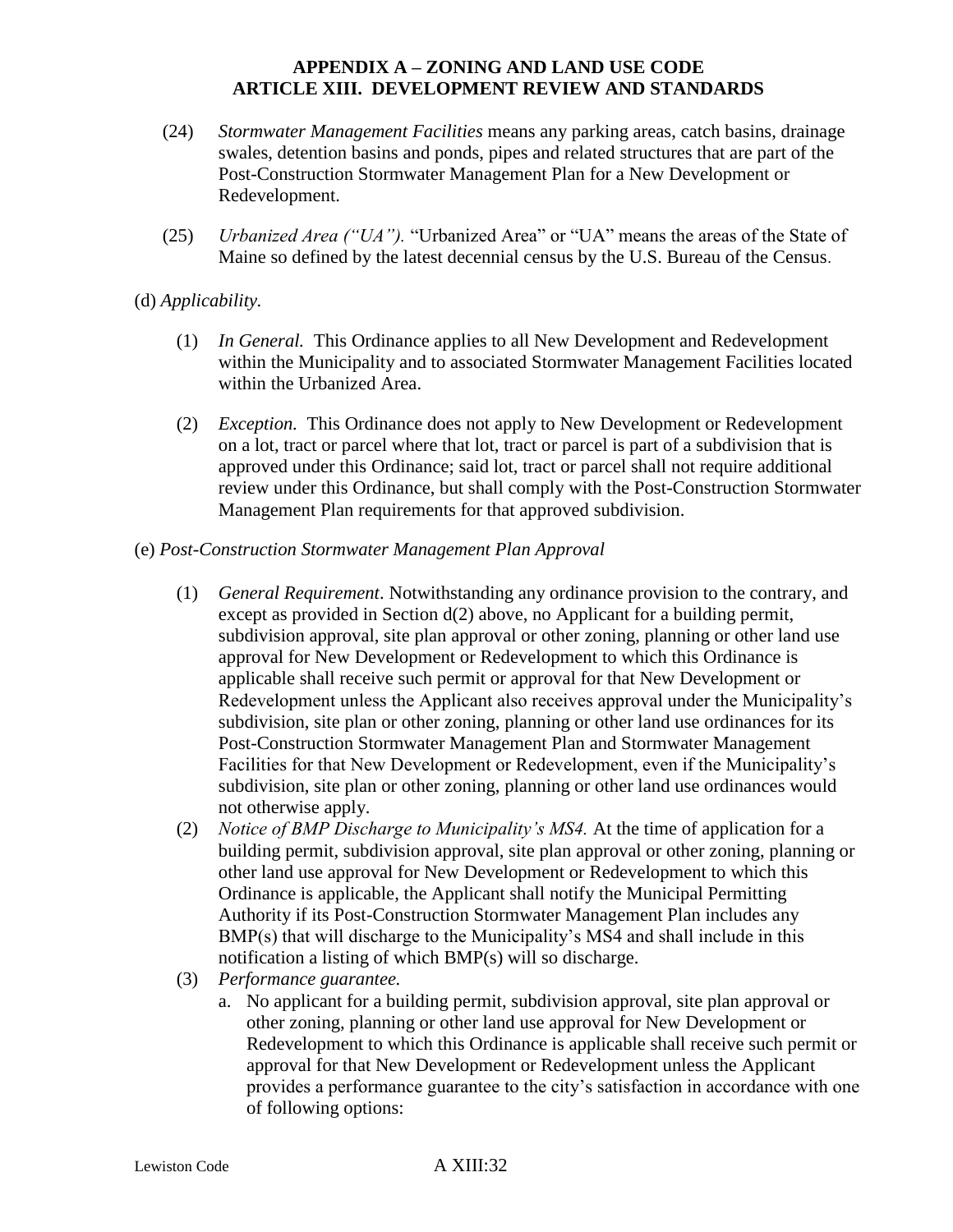Option 1: Documentation submitted by the Applicant to the Municipality that shall:

- 1. Reference the Applicant, its successors, heirs and assigns;
- 2. Note their legal obligation to operate, repair, maintain, and replace the Stormwater Management Facilities;
- 3. Acknowledge that the City of Lewiston shall have the ability to establish a special assessment, district, or other means upon the Applicant, its successors, heirs and assigns to ensure said resources are available;
- 4. Clearly state that the Applicant, its successors, heirs and assigns, or other responsible party shall properly maintain, repair, or replace Stormwater Management Facilities serving the development after the developer has legally relinquished that responsibility;
- 5. Provide an estimated cost of repair or replacing the Stormwater Management Facilities that are part of the Post-Construction Stormwater Management Plan for a New Development or Redevelopment;
- 6. Be recorded in the Androscoggin Registry of Deeds and be included in the deed for each lot.

Option 2: A certified check payable to the City of Lewiston;

Option 3: A savings account passbook issued in the name of the City of Lewiston;

Option 4: An irrevocable letter of credit from a financial institution; or

Option 5: A faithful performance bond running to the City of Lewiston and issued by a surety company licensed to do business in the State of Maine.

- b. Should a guarantee be submitted in accordance with Option 2, 3, 4 or 5 as noted in subsection above, the following additional criteria must be met:
	- i. Compliance with all the criteria referenced in Option 1.
	- ii. The guarantee must be for an amount not less than the estimated cost of replacing the Stormwater Management Facilities that are part of the Post-Construction Stormwater Management Plan for a New Development or Redevelopment.
	- iii. In event a bond or irrevocable letter of credit is provided, either must be renewed annually for an amount not less than the estimated cost of repair or replacing the Stormwater Management Facilities that are part of the Post-Construction Stormwater Management Plan for a New Development or Redevelopment.
	- iv. Evidence of said bond or irrevocable letter of credit must be provided in a manner acceptable to the City by May 31 of each year.

(f) *Post-Construction Stormwater Management Plan Compliance*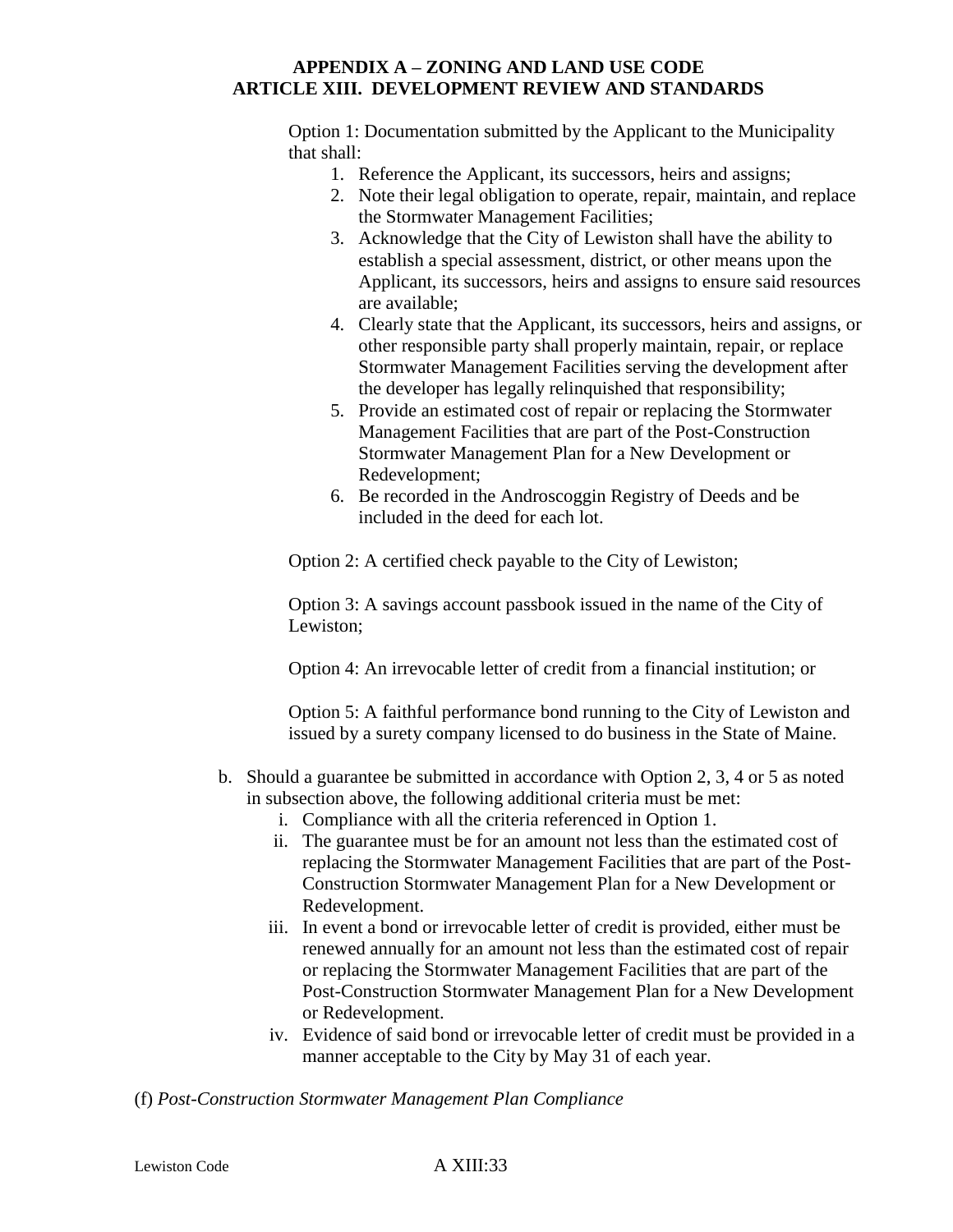- (1) *General Requirements*. Any Person owning, operating, leasing or having control over Stormwater Management Facilities required by a Post-Construction Stormwater Management Plan approved under the Municipality's subdivision, site plan or other zoning, planning or other land use ordinances shall demonstrate compliance with that Plan as follows.
	- a. A Qualified Post Construction Third-Party Inspector shall, at least annually, inspect the Stormwater Management Facilities, including but not limited to any parking areas, catch basins, drainage swales, detention basins and ponds, pipes and related structures, in accordance with all municipal and state inspection, cleaning and maintenance requirements of the approved Post-Construction Stormwater Management Plan.
	- b. If the Stormwater Management Facilities require maintenance to function as intended by the approved Post-Construction Stormwater Management Plan, that Person shall take corrective action(s) to address the deficiency or deficiencies.
	- c. A Qualified Post Construction Third-Party Inspector shall provide, on or by May 31 of each year, a completed and signed certification to the Enforcement Authority in a form identical to the City of Lewiston's Annual Stormwater Management Facilities Certification form, certifying that the Stormwater Management Facilities have been inspected, and that they are adequately maintained and functioning as intended by the approved Post-Construction Stormwater Management Plan, or that they require maintenance or repair, describing any required maintenance and any deficiencies found during inspection of the Stormwater Management Facilities and, if the Stormwater Management Facilities require maintenance or repair of deficiencies in order to function as intended by the approved Post-Construction Stormwater Management Plan, the Person shall provide a record of the required maintenance or deficiency and corrective action(s) taken.
- (2) *Right of Entry.* In order to determine compliance with this Ordinance and with the Post-Construction Stormwater Management Plan, the Enforcement Authority may enter upon property at reasonable hours to inspect the Stormwater Management Facilities.
- (3) *Annual Report.* Beginning July 1, 2009 and each year thereafter, the Municipality shall include the following in its Annual Report to the Maine Department of Environmental Protection:
	- a. The cumulative number of sites that have Stormwater Management Facilities discharging into their MS4;
	- b. A summary of the number of sites that have Stormwater Management Facilities discharging into their MS4 that were reported to the Municipality;
	- c. The number of sites with documented functioning Stormwater Management Facilities; and
	- d. The number of sites that required routine maintenance or remedial action to ensure that Stormwater Management Facilities are functioning as intended.